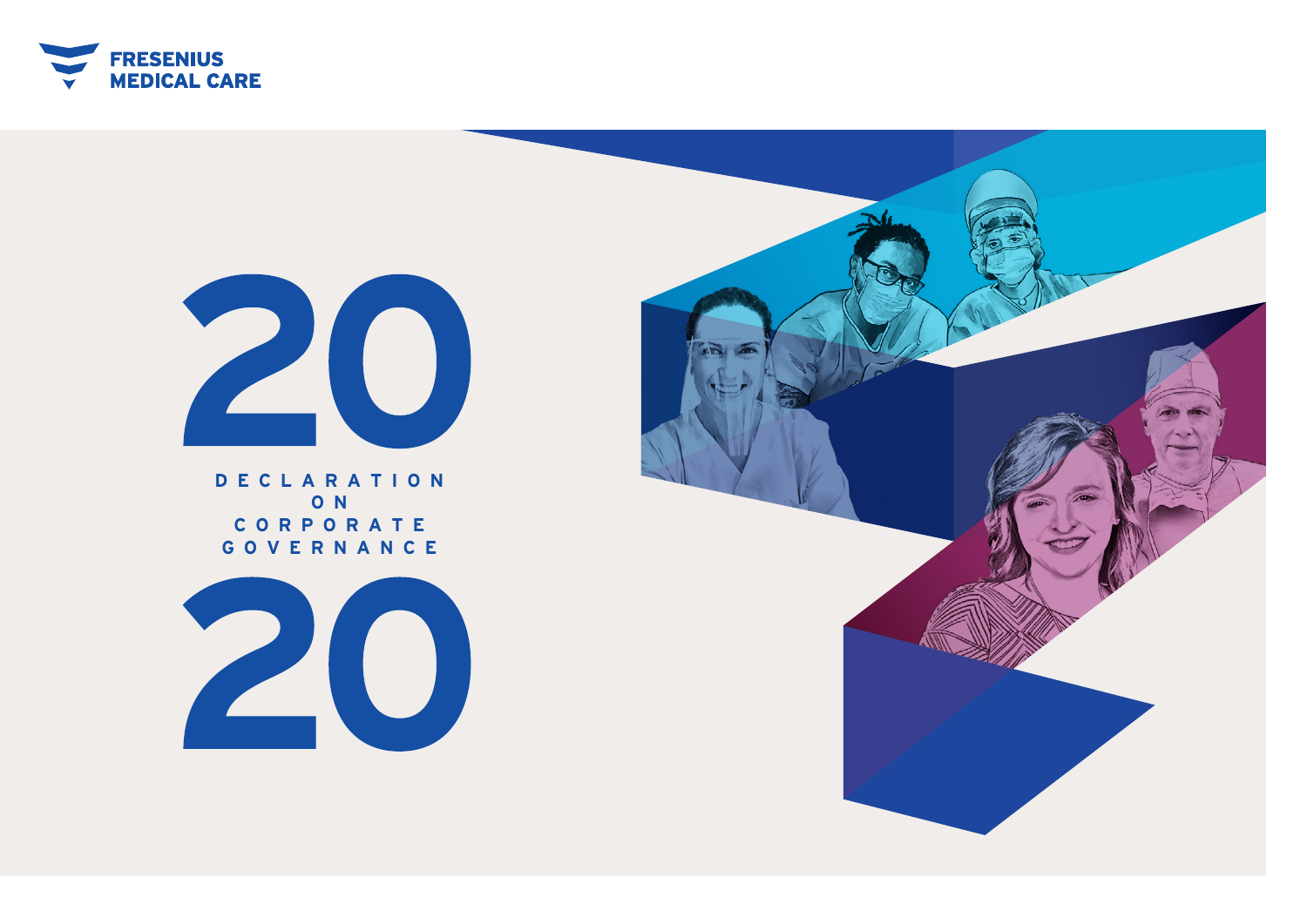# <span id="page-1-0"></span>C O R P O R A T E G O V E R N A N C E **109**<br>Report by the Supervisory Board **109**

**Declaration on Corporate Governance** Compensation Report

# **DECLARATION ON CORPORATE GOVERNANCE**

*The Management Board and the Supervisory Board of Fresenius Medical Care are committed to responsible management that is focused on achieving a sustainable increase in the value of the Company. Long-term strategies, solid financial management, strict adherence to legal and ethical business standards, and a transparent communication of the Company are its key elements.*

The Management Board of the General Partner, Fresenius Medical Care Management AG (hereinafter: the Management Board), and the Supervisory Board of Fresenius Medical Care AG & Co. KGaA (hereinafter: FMC AG & Co. KGaA or the Company) hereunder report on the year 2020 as the year under review (hereinafter: the year under review) pursuant to section 289f of the German Commercial Code (Handelsgesetzbuch - HGB) and in accordance with principle 22 of the German Corporate Governance Code in the version dated December 16, 2019 (hereinafter: the Code 2020), as published in the German Federal Gazette (Bundesanzeiger) on March 20, 2020, on the Company's corporate governance.

The Declaration on Corporate Governance is publicly available on the Company's website at [www.freseniusmedicalcare.com](http://www.freseniusmedicalcare.com)  in the "Investors" section.

## **GROUP MANAGEMENT AND SUPERVISION STRUCTURE**

The legal form of the Company is that of a partnership limited by shares (Kommanditgesellschaft auf Aktien - KGaA). Its corporate bodies provided for by statutory law are the General Meeting, the Supervisory Board and the General Partner, which is Fresenius Medical Care Management AG. In the year under review, there were no significant changes to the group's management and supervision structure. The group's management and supervision structure is shown in CHART 4.2.

The Articles of Association of FMC AG & Co. KGaA, which also specify the responsibilities of the bodies of the Company in more detail, are available on the Company's website at [www.freseniusmedicalcare.com](http://www.freseniusmedicalcare.com) in the "Investors" section.

## **FUNCTIONING OF THE MANAGEMENT BOARD AND THE SUPERVISORY BOARD AS WELL AS COMPOSITION AND FUNC-TIONING OF THEIR COMMITTEES**

The German Stock Corporation Act prescribes a dual management system (so-called two-tier management system) for stock corporations (Aktiengesellschaft) as well as for partnerships

#### **C 4.2 STRUCTURE OF FRESENIUS MEDICAL CARE AG & CO. KGAA** BASED ON DATA AS OF DECEMBER 31, 2020



1 For certain items, there are no voting rights, e. g. for the election of the Supervisory Board of Fresenius Medical Care AG & Co. KGaA, for the formal approval of the actions of the General Partner and the Supervisory Board of Fresenius Medical Care AG & Co. KGaA, for the election of the auditor of the annual financial statements.

 $\bullet \equiv \Box$  Q  $\bullet$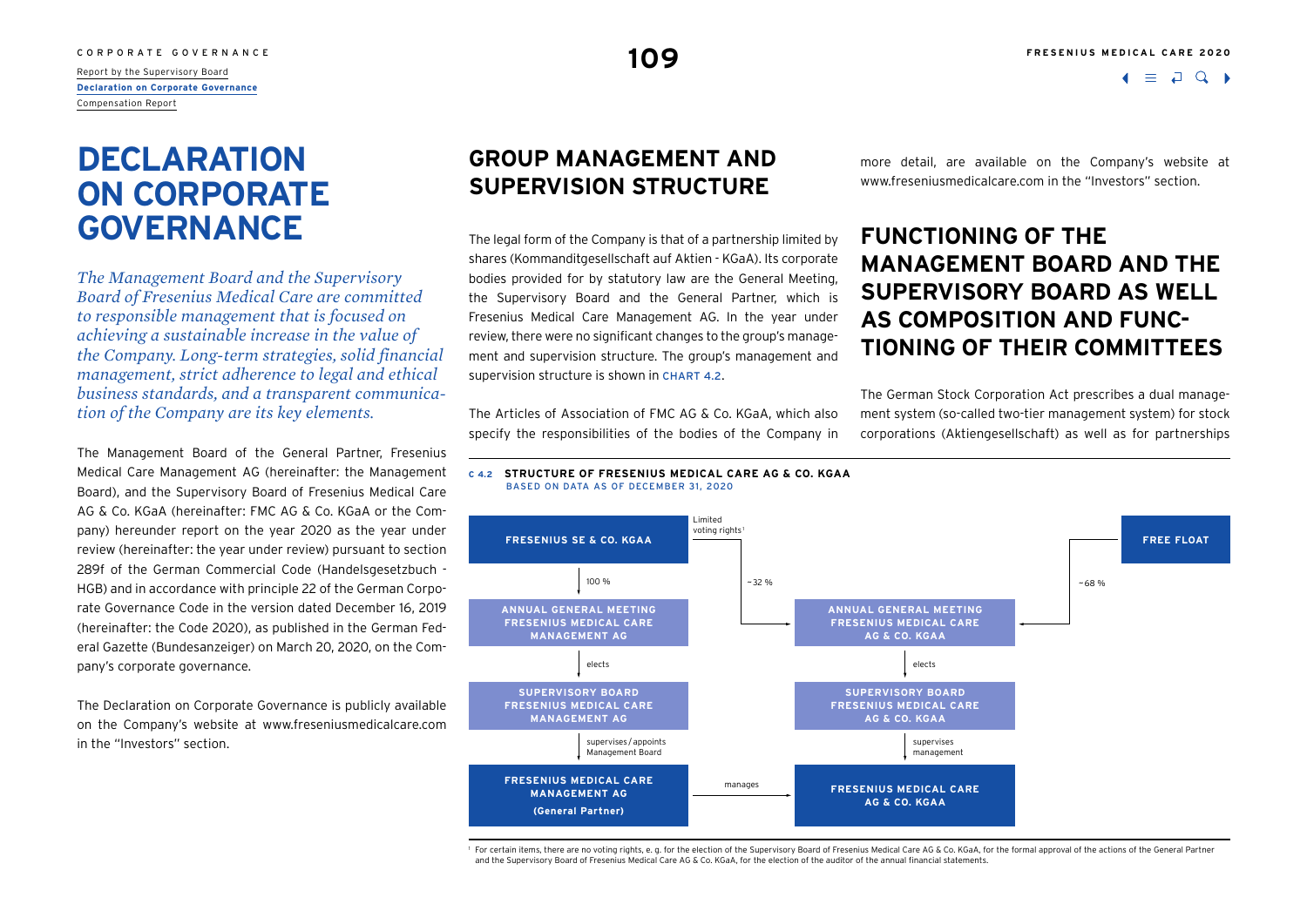# C O R P O R A T E G O V E R N A N C E **110**<br>Report by the Supervisory Board **110**

**[Declaration on Corporate Governance](#page-1-0)** Compensation Report

 $\Box$ 

limited by shares consisting of a management body and a supervisory board. The business activities of a partnership limited by shares are conducted by one or several personally liable shareholders (General Partner). In the case of FMC AG & Co. KGaA, this is Fresenius Medical Care Management AG. Its Management Board is also responsible for conducting the business activities of the KGaA. Within the scope of statutory allocation of competences, the Supervisory Board is responsible for supervising and advising the Management Board and is involved in making decisions that are fundamental to the Company. The duties and responsibilities of both bodies are in each case statutorily defined and are strictly separated from one another. Corresponding to FMC AG & Co. KGaA, Fresenius Medical Care Management AG has its own Supervisory Board.

## **THE GENERAL PARTNER AND ITS BODIES**

## **The Management Board of Fresenius Medical Care Management AG**

The General Partner - Fresenius Medical Care Management AG - represented by its Management Board, which acts on its own responsibility, manages the Company and conducts the Company's business. Its actions and decisions are directed towards the interests of the Company.

The Management Board of the General Partner manages the Company's business in accordance with the applicable laws and the Articles of Association as well as the rules of procedure within the meaning of section 77 para. 2 German Stock Corporation Act (AktG). The rules of procedure stipulate the principles of the cooperation and provide for the schedule of responsibilities which determines the departmental responsibilities of the individual Management Board members. The rules of procedure determine that meetings of the Management Board are held as the circumstances require, but at least twelve times a year. The meetings and the taking of resolutions by the Management Board are led by the Chairman of the Management Board. If he is unavailable, this task resides with the Management Board member named by the Chairman, or, if no member has been named, with the participating Management Board member most senior in office. The Chairman of the meeting determines the order of the agenda items and the mode of voting. In principle, the Management Board adopts resolutions at meetings by simple majority of votes cast, and outside the meetings by simple majority of its members. In case of a voting tie, the Chairman of the Management Board has the casting vote.

In the year under review, the Management Board was composed of eight members. Mr. Franklin W. Maddux, MD, with effect as of January 1, 2020 was appointed as Global Chief Medical Officer as a member of the Management Board. The members of the Management Board and their areas of responsibility are introduced on the Company's website at [www.](http://www.freseniusmedicalcare.com) [freseniusmedicalcare.com](http://www.freseniusmedicalcare.com) in the "About us" section.

Irrespective of the overall responsibility of the entire Management Board, each Management Board member is responsible for his or her own area of departmental responsibility. The Management Board members keep each other informed on an ongoing basis about all relevant business occurrences in their areas of departmental responsibility. In the case of interdepartmental matters, the Management Board members concerned are requested to coordinate with each other. The Chairman of the Management Board coordinates the affairs of the individual departments.

Matters of outstanding importance and significance are resolved on by the entire Management Board pursuant to the rules of procedure. In order to increase the efficiency of the

Management Board's work, the Supervisory Board of the General Partner established a Management Board Committee for certain cross departmental matters. If necessary, such Management Board Committee essentially deals with corporate matters of subsidiaries of FMC AG & Co. KGaA or acquisitions that do not reach the minimum relevance and importance level required for being referred to the entire Management Board. The Management Board Committee must be composed of at least three members, among them the Chairman of the Management Board and the Chief Financial Officer as well as the Management Board member responsible for the respective matter or another Management Board member appointed by the Chairman at his reasonable discretion exercised in each case. In its meetings the Management Board Committee decides with a simple majority of the votes cast; outside of meetings the Management Board Committee decides with the simple majority of its members.

In various relevant cases, the rules of procedure require the Management Board to obtain the prior approval of the Supervisory Board or the competent committee of the Supervisory Board of the General Partner.

The Supervisory Board of the General Partner has resolved an age limit for the Management Board members. Management Board members of the General Partner who have reached the age of 65 years shall, as a rule, retire from the Management Board at the end of such calendar year. The Supervisory Board of the General Partner will take this age limit into account for each appointment of Management Board members. The age limit for the Management Board members of the General Partner does not apply to the current term of office of Mr. Rice Powell.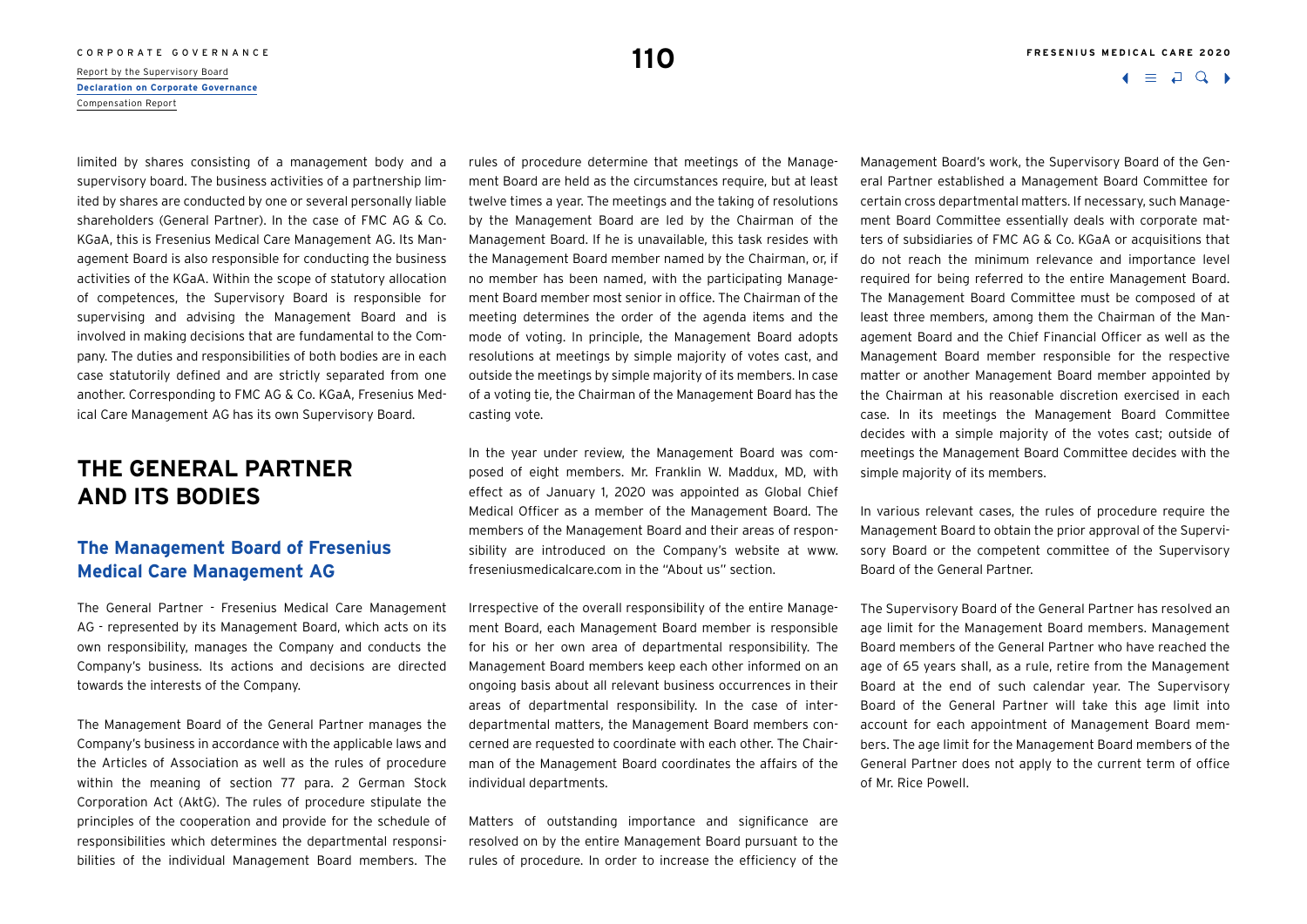## **The Supervisory Board of Fresenius Medical Care Management AG**

As a stock corporation, Fresenius Medical Care Management AG has its own Supervisory Board, which according to its Articles of Association consists of six members. Mr. Stephan Sturm has been appointed as Chairman. Other members of the Supervisory Board of Fresenius Medical Care Management AG in the year under review were Dr. Dieter Schenk (Vice Chairman), Mr. Rolf A. Classon, Ms. Rachel Empey, Mr. William P. Johnston and Dr. Gerd Krick.

Dr. Dieter Schenk, Mr. Rolf A. Classon and Mr. William P. Johnston are at the same time members of the Supervisory Board of FMC AG & Co. KGaA. Further information on them and on the other members of the Supervisory Board of FMC AG & Co. KGaA are available on the Company's website at [www.frese](http://www.freseniusmedicalcare.com)[niusmedicalcare.com](http://www.freseniusmedicalcare.com) in the "About us" section.

In addition, the following information is provided for the year under review with regard to the mandates exercised by the Chairman of the Supervisory Board of Fresenius Medical Care Management AG, Mr. Stephan Sturm, and by the additional members of the Supervisory Board of Fresenius Medical Care Management AG, Ms. Rachel Empey and Dr. Gerd Krick, who are not at the same time members of the Supervisory Board of Fresenius Medical Care AG & Co. KGaA:

#### **Stephan Sturm**

Chairman of the Management Board of Fresenius Management SE, the General Partner of Fresenius SE & Co. KGAA **Supervisory Board**  Fresenius Kabi AG (Chairman) Deutsche Lufthansa AG **Comparable foreign body** VAMED AG, Austria (Vice Chairman)

#### **Rachel Empey**

Member of the Management Board of Fresenius Management SE (Chief Financial Officer), the General Partner of Fresenius SE & Co. KGAA **Supervisory Board**  Fresenius Kabi AG (Vice Chairman) **Comparable foreign body** Inchcape plc, United Kingdom (Non-executive director)

#### **Dr. Gerd Krick**

Member of Supervisory Boards **Supervisory Board**  Fresenius SE & Co. KGAA (Chairman) Fresenius Management SE (Chairman) **Comparable foreign body** VAMED AG, Austria (Chairman)

Because of his extraordinary contributions to the development of the Company and his comprehensive experience, Dr. Ben Lipps is honorary chairman of the Supervisory Board of Fresenius Medical Care Management AG.

The Supervisory Board of Fresenius Medical Care Management AG appoints the members of the Management Board and supervises and advises the Management Board in its management responsibilities. The Supervisory Board has established rules of procedure.

Irrespective of the independence requirements according to statutory rules and of the recommendations of the German Corporate Governance Code in its respectively applicable form, the so-called Pooling Agreement entered into, among others, between Fresenius Medical Care Management AG and Fresenius SE & Co. KGaA provides that at least one third (and at least two) of the members of the Supervisory Board of Fresenius Medical Care Management AG must be independent members. Pursuant to the Pooling Agreement, an "independent member" is a

member of the Supervisory Board with no substantial business or professional relationship with FMC AG & Co. KGaA, with its General Partner (Fresenius Medical Care Management AG), with Fresenius SE & Co. KGaA, or with its General Partner (Fresenius Management SE), or with any affiliates of these companies. Independent within the meaning of this definition are the Supervisory Board members Mr. Rolf A. Classon and Mr. William P. Johnston, as well as also the members of the Supervisory Board of FMC AG & Co. KGaA Dr. Dorothea Wenzel, Ms. Pascale Witz and Professor Dr. Gregor Zünd, who are not at the same time members of the Supervisory Board of Fresenius Medical Care Management AG.

## **Committees of the Supervisory Board of Fresenius Medical Care Management AG**

From the midst of its members, the Supervisory Board forms qualified committees for the efficient exercise of its responsibilities, which prepare the matters for deliberation and resolutions of the Supervisory Board. The Supervisory Board regularly and timely receives briefings on the committees' work  $-$  SFF TABLE 4.3 ON PAGE 112.

## **SUPERVISORY BOARD OF THE COMPANY**

The Supervisory Board of FMC AG & Co. KGaA advises and supervises the business activities as conducted by the General Partner and performs the other duties assigned to it by law and by the Articles of Association. It is involved in strategy and planning as well as all matters of fundamental importance for the Company.

Simultaneous membership in both the Supervisory Board and the Management Board is not permissible. In the year under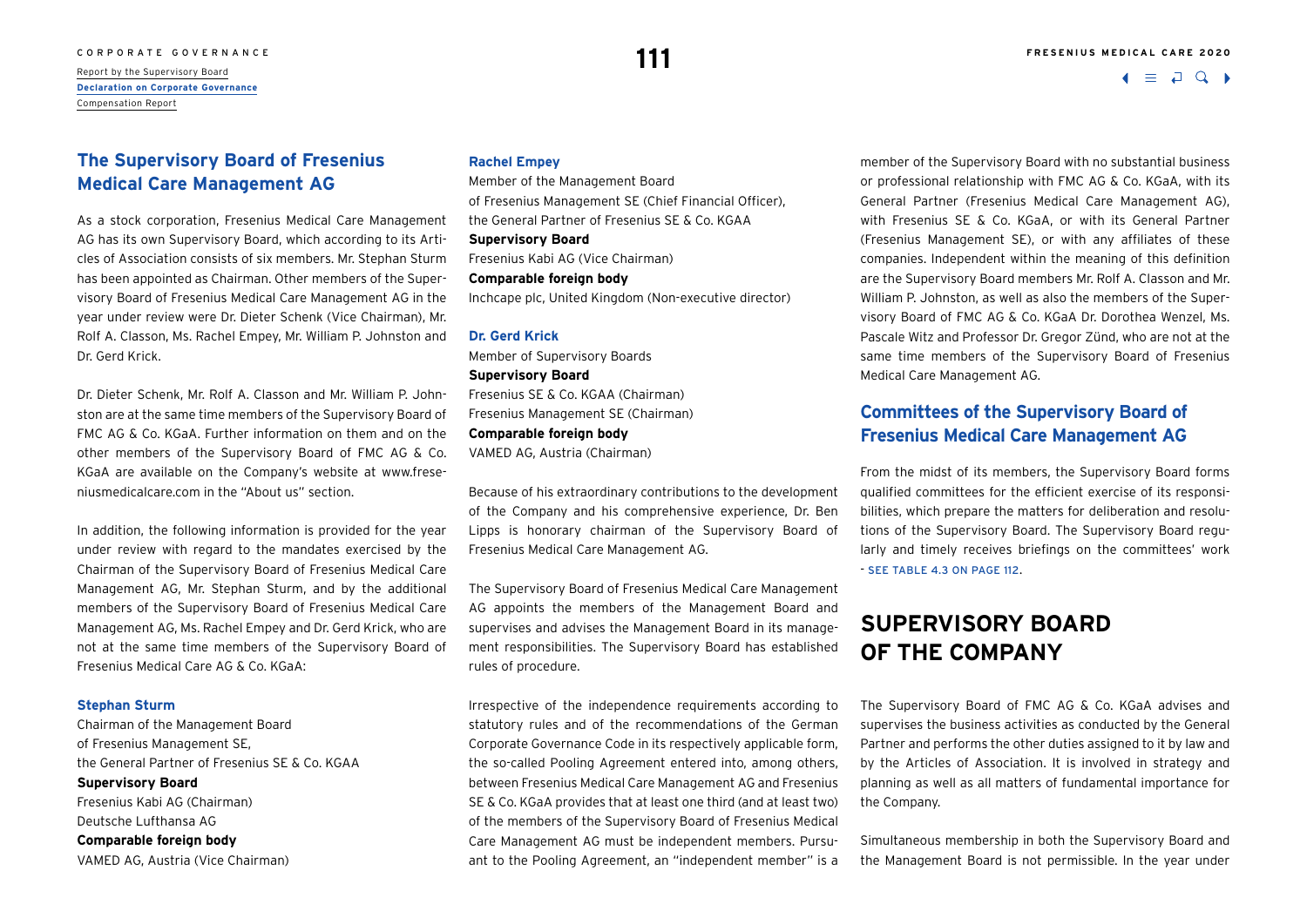#### **T 4.3 COMMITTEES OF THE SUPERVISORY BOARD OF FRESENIUS MEDICAL CARE MANAGEMENT AG**

| <b>Supervisory Board committee</b>                                                                                                                                                                    | Responsibility                                                                                                                                                                                                 | <b>Number of meetings</b> |  |
|-------------------------------------------------------------------------------------------------------------------------------------------------------------------------------------------------------|----------------------------------------------------------------------------------------------------------------------------------------------------------------------------------------------------------------|---------------------------|--|
| <b>Human Resources Committee</b><br>Chairman<br>Mr. Stephan Sturm<br><b>Vice Chairman</b><br>Dr. Gerd Krick<br>Other members<br>Mr. William P. Johnston,<br>Dr. Dieter Schenk.<br>Mr. Rolf A. Classon | Advice on complex special matters such<br>as the appointment of Management Board<br>members and their compensation                                                                                             | As required               |  |
| Regulatory and Reimbursement Assessment Committee<br>Chairman<br>Mr. William P. Johnston<br><b>Vice Chairman</b><br>Mr. Rolf A. Classon<br>Other member<br>Dr. Dieter Schenk                          | Advice on complex special matters such<br>as regulatory provisions and reimbursement in<br>particular in the dialysis segment                                                                                  | As required               |  |
| <b>Nomination Committee</b><br>Chairman<br>Mr. Stephan Sturm<br><b>Other members</b><br>Dr. Gerd Krick.<br>Dr. Dieter Schenk                                                                          | Preparing recommendations on suitable<br>candidates for an election to the Supervisory<br>Board, who are to be presented to the<br>Supervisory Board for the purpose of its<br>proposal to the General Meeting | As required               |  |

review, the Supervisory Board did not include any members who previously were also members of the Management Board of the General Partner. The members of the Company's Supervisory Board are independent in their decisions and are not bound by requirements or instructions of third parties.

### **Composition**

The Supervisory Board of FMC AG & Co. KGaA consisted in the year under review of the following members: Dr. Dieter Schenk (Chairman), Mr. Rolf A. Classon (Vice Chairman), Mr. William P. Johnston, Dr. Dorothea Wenzel, Ms. Pascale Witz and Professor Dr. Gregor Zünd. The members of the Supervisory Board of FMC AG & Co. KGaA are introduced on the Company's website at [www.freseniusmedicalcare.com](http://www.freseniusmedicalcare.com) in the "About us" section. There is also information on their term of office on the Company's Supervisory Board.

Because of his extraordinary contributions to the Company's development and his comprehensive experience, Dr. Ben Lipps is also honorary chairman of the Supervisory Board of FMC AG & Co. KGaA.

All members of the Company's Supervisory Board are elected by the General Meeting of FMC AG & Co. KGaA as the competent election body according to the provisions of the German Stock Corporation Act by a simple majority of the votes cast. Fresenius SE & Co. KGaA is excluded from voting on this issue (further explanations on this matter can be found in the section titled "Shareholders" on page 121).

### **Profile of skills and expertise**

The Supervisory Board is in its own initiative paying attention to the requirement to have in its entirety the knowledge, capabilities and professional expertise required for the due observation of the duties of the Supervisory Board of a listed company operating internationally in the dialysis business and has resolved a profile of skills and expertise for the entire Supervisory Board in 2018 and has lastly updated this in November 2020. The profile of skills and expertise contains requirements for the individual Supervisory Board members as well as requirements for the entire Supervisory Board and is available on the Company's website at [www.freseniusmedicalcare.com](http://www.freseniusmedicalcare.com) in the "About us" section.

When discussing its recommendations for the election of members of the Supervisory Board to the General Meeting, the Supervisory Board considers, within the framework of the profile of skills and expertise as determined by it, in particular the international activities of the enterprise, what it considers to be an adequate number of independent Supervisory Board members, and diversity. Pursuant to the profile of skills and expertise the Supervisory Board is in accordance with section 111 para. 5 German Stock Corporation Act to be composed of at least 30 % women and at least 30 % of men. Two of the six Supervisory Board members are female. The proportion of female Supervisory Board members thus exceeds the Supervisory Board's self-defined target of 30 % at the end of the year under review (see also section "Gender diversity and targets" starting on page 116). The Supervisory Board has further resolved an age limit for the Supervisory Board members. The Supervisory Board shall, as a rule, only include persons who have not reached the age of 75 years at the time of their election or appointment. The Supervisory Board will observe this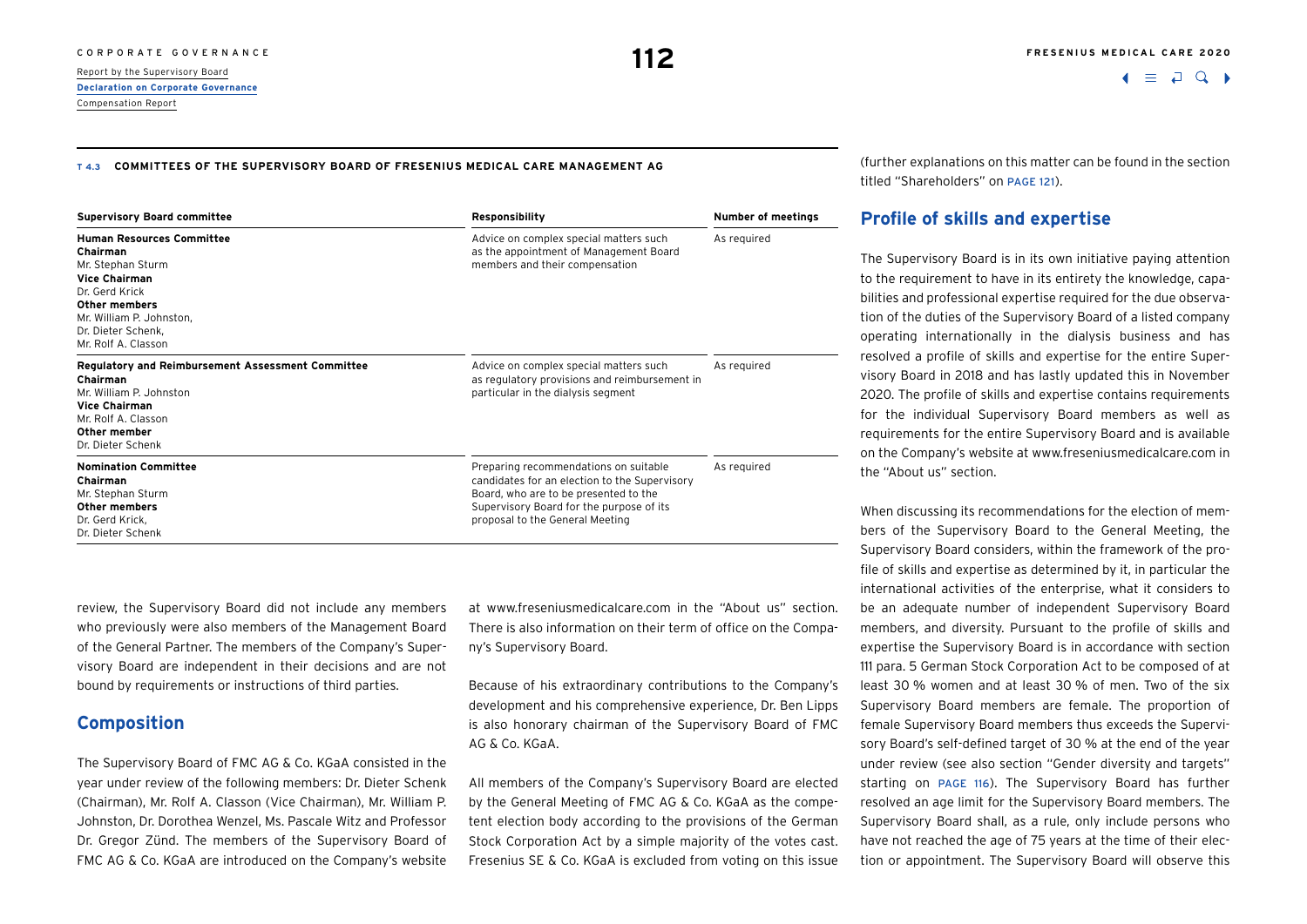# C O R P O R A T E G O V E R N A N C E **113**<br>Report by the Supervisory Board **113**

**[Declaration on Corporate Governance](#page-1-0)** Compensation Report

age limit in its election proposals for membership in the Supervisory Board. The current composition of the Supervisory Board is in line with the profile of skills and expertise for the Supervisory Board and fulfills the objectives for the composition of the board designated therein.

### **Independence**

According to the recommendation C.7 of the Code 2020, more than half of the members of the Supervisory Board shall be independent from the Company and the Management Board. Members of the Supervisory Board are to be considered independent from the Company and its Management Board if they have no personal or business relationship with the Company or its Management Board that may cause a substantial - and not merely temporary - conflict of interest. When assessing the independence of members of the Supervisory Board from the Company and its Management Board, the Supervisory Board shall particularly take into consideration whether the respective member of the Supervisory Board member itself or a close family member was a member of the Company's Management Board in the two years prior to appointment, is currently maintaining (or has maintained) a material business relationship with the Company or one of the entities dependent upon the company in the year up to his/her appointment, directly or as a shareholder, or in a leading position of a non-group entity, or is a close family member of a Management Board member, or has been a member of the Supervisory Board for more than twelve years.

The Supervisory Board has resolved that at least four of its members shall be independent within the meaning of the Code 2020. Independent within the meaning of the recommendation C.7 of the Code 2020 are, in the view of the Supervisory Board, in any case Mr. Rolf A. Classon, Dr. Dorothea Wenzel, Ms. Pascale Witz and Professor Dr. Gregor Zünd. The Supervisory Board did not need to consider the question of whether Dr. Dieter Schenk and Mr. William P. Johnston are to be regarded as independent

within the meaning of the recommendation C.7 of the Code 2020 in view of their term of office on the Supervisory Board of the Company of more than twelve years, because the number of those Supervisory Board members who have been members of the Supervisory Board for no more than twelve years and are otherwise to be qualified as independent already complies with the recommendation C.7 of the Code 2020.

The recommendation C.9 of the Code 2020, according to which, in the event that the Company has a controlling shareholder within the meaning of the Code 2020, in the case of a Supervisory Board with six or fewer members at least one shareholder representative shall be independent of the controlling shareholder, does not apply to the Company, because Fresenius SE & Co. KGaA is no controlling shareholder in this meaning given the lack of a sustainable majority at the Annual General Meeting. However, assuming the applicability of this recommendation, Mr. Classon, Mr. Johnston, Dr. Wenzel, Ms. Witz and Professor Dr. Zünd would be considered independent in this meaning.

The term of office of the members of the Supervisory Board is in principle five years. The current term of office of the incumbent members of the Supervisory Board of FMC AG & Co. KGaA ends at the end of the General Meeting that resolves on the discharge for the fiscal year 2020, i.e. at the end of the Annual General Meeting 2021. It is intended to propose to the Annual General Meeting 2021 to elect the members of the Supervisory Board of FMC AG & Co. KGaA for a term of office of only four years.

### **Rules of Procedure**

Details on the election, constitution and term of office of the Supervisory Board, its meetings and the adoption of resolutions, as well as its rights and obligations, are set out in the Company's Articles of Association available on the Company's website at [www.freseniusmedicalcare.com](http://www.freseniusmedicalcare.com) in the "Investors"

section. In accordance with the recommendation D.1 of the Code 2020, the Supervisory Board has furthermore adopted rules of procedure which set out, among other things, the modalities for convening meetings and the manner in which resolutions are adopted. In accordance with these, the Supervisory Board meets regularly at least twice per calendar half year. The convocation period for meetings of the Supervisory Board is generally two weeks. The deliberations of the Supervisory Board are conducted by the Chairman or, if the latter is unavailable, by the Vice Chairman. The Chairman of the meeting also determines the order of the agenda items and the mode of voting. As a rule, the Supervisory Board decides by simple majority of votes cast if decisions are taken in physical meetings and otherwise with the simple majority of its members, unless other majorities are prescribed by a mandatory provision of law in the individual case. The provisions of the rules of procedure for the Supervisory Board of the Company also apply to its committees, unless their rules of procedure contain deviating provisions. The Chairman of the Supervisory Board coordinates the work and direction of the Supervisory Board; he also represents the Supervisory Board vis-à-vis third parties. The rules of procedure of the Supervisory Board of the Company are publicly available on the Company's website at [www.freseniusmedicalcare.com](http://www.freseniusmedicalcare.com) in the section "About us" in the sub-section "Supervisory Board".

### **Self-assessments**

In accordance with the recommendation D.13 of the Code 2020, the members of the Supervisory Board regularly carry out self-assessments with regard to their work. These take place in the form of open discussions in plenary meetings, based on a corresponding questionnaire. On these annual occasions, also the complexity and the design of the presentations, as well as the meetings' procedure and structuring are discussed. If necessary, the Supervisory Board may seek the assistance of an external service provider for its self-assessment. The results of

 $\Box$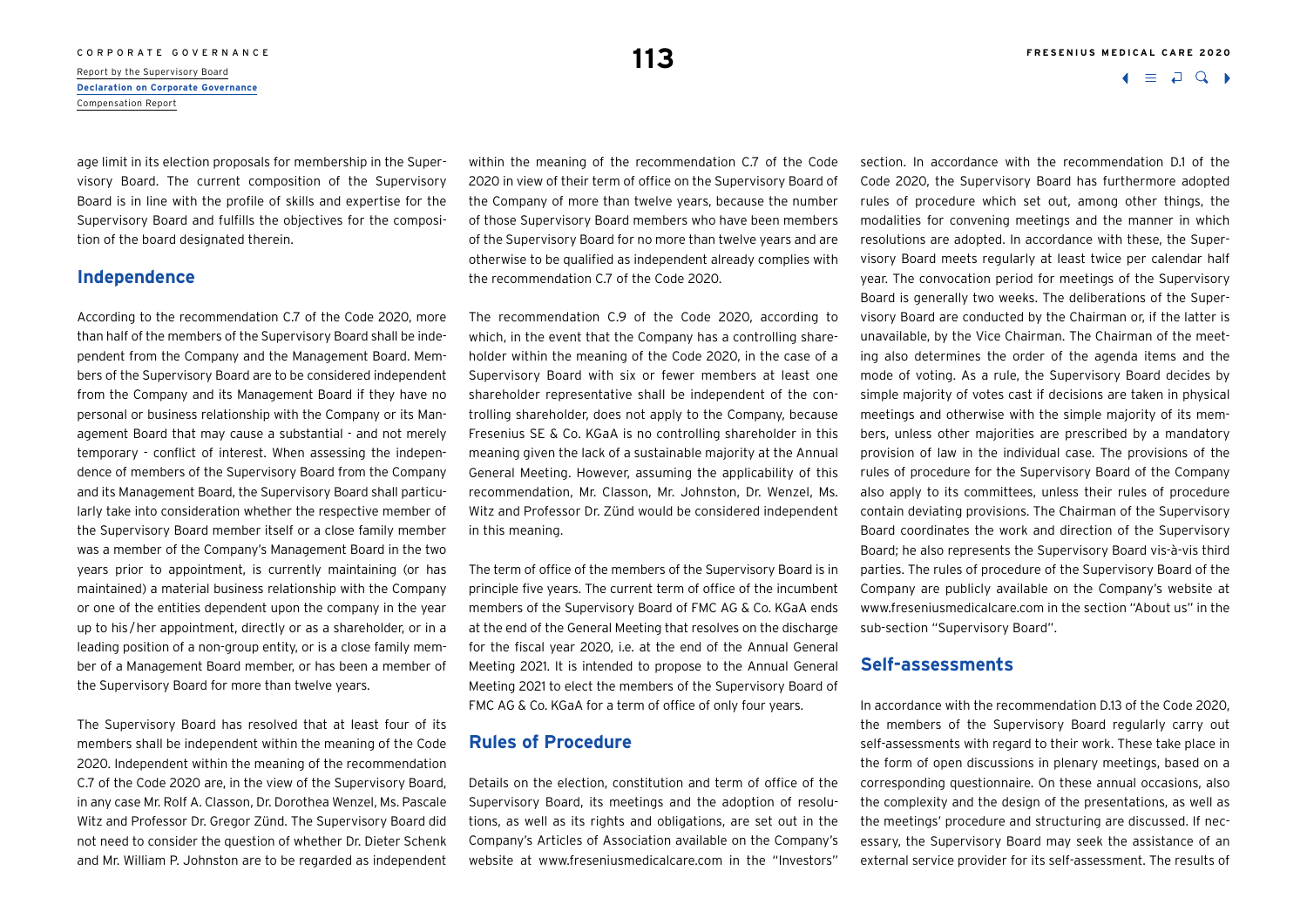the self-assessment carried out have shown that each of the Supervisory Board and its committees are efficiently organized and that the cooperation of the Supervisory Board and the Management Boards works very well.

### **Professional competence**

All members of the Supervisory Board have the capabilities as well as the knowledge required for the proper exercise of their duties. The Supervisory Board members are in their entirety familiar with the sector FMC AG & Co. KGaA operates in. The members of the Supervisory Board regularly update themselves via in-house sources and via external sources about the current status of supervisory requirements. Details of the support provided by the Company to the members of the Supervisory Board for their induction into office and for their training and development measures can be found in the Report by the Supervisory Board starting on page 103.

## **COMMITTEES OF THE SUPERVISORY BOARD OF FMC AG & CO. KGAA**

From the midst of its members, the Supervisory Board has formed qualified committees for the efficient exercise of its responsibilities, which prepare the matters for deliberation and resolutions of the Supervisory Board. The Supervisory Board regularly and timely receives briefings on the committees' work - see table 4.4.

## **Audit and Corporate Governance Committee**

With the consent of the Supervisory Board, the Audit and Corporate Governance Committee adopted rules of procedure. On the basis of the relevant provisions of the Articles of Associa-

#### **T 4.4 COMMITTEES OF THE SUPERVISORY BOARD OF FMC AG & CO. KGAA**

| <b>Supervisory Board committee</b>                                                                                                                                           | Responsibility                                                                                                                                                                                                                                                                                                                                                                                                                                                                                                                                                                                                                                                                                                                                                                                                                                | Number of meetings                                              |  |
|------------------------------------------------------------------------------------------------------------------------------------------------------------------------------|-----------------------------------------------------------------------------------------------------------------------------------------------------------------------------------------------------------------------------------------------------------------------------------------------------------------------------------------------------------------------------------------------------------------------------------------------------------------------------------------------------------------------------------------------------------------------------------------------------------------------------------------------------------------------------------------------------------------------------------------------------------------------------------------------------------------------------------------------|-----------------------------------------------------------------|--|
| <b>Audit and Corporate Governance</b><br>Committee<br>Chairman<br>Mr. Rolf A. Classon<br><b>Vice Chairman</b><br>Mr. William P. Johnston<br>Other member<br>Ms. Pascale Witz | > Supervision of the accounting, the accounting process, the effectiveness<br>of the internal control system, of the risk management system,<br>of the internal audit system, the annual audit and of compliance<br>> Supervision of the annual auditing, in particular with regard to<br>the independence of the auditor and the additional services provided by it.<br>issuing the auditing mandate, determining the focus areas of the auditing<br>and the fee agreement<br>> Addressing the report pursuant to Form 20-F, which contains, inter alia,<br>the consolidated group financial statements and the consolidated group<br>financial report<br>> Assessment of the General Partner's report on relations to affiliated<br>companies<br>> Review and, if required, approval of transactions of the Company<br>with related parties | At least four times per<br>year and additionally as<br>required |  |
| <b>Nomination Committee</b><br>Chairman<br>Mr. Rolf A. Classon<br><b>Vice Chairman</b><br>Dr. Dieter Schenk                                                                  | > Preparing recommendations on suitable candidates for an election<br>to the Supervisory Board, who are to be presented to the Supervisory Board<br>for the purpose of its proposal to the General Meeting                                                                                                                                                                                                                                                                                                                                                                                                                                                                                                                                                                                                                                    | As reguired                                                     |  |

#### CORPORATE GOVERNANCE **FRESENIUS MEDICAL CARE 2020**

 $\Box$ 

tion of the Company (section 12 para. 2) they define the composition as well as the work and tasks of the Audit and Corporate Governance Committee. According to these, the Audit and Corporate Governance Committee shall consist of at least three and not more than five exclusively independent members who, in particular, are to meet the criteria of independence pursuant to section 12 para. 2 sentence 3 of the Articles of Association as well as pursuant to the applicable rules of the New York Stock Exchange. In addition, pursuant to section 107 para. 4 of the German Stock Corporation Act in connection with section 100 para. 5 of the German Stock Corporation Act at least one member must have expertise in the fields of accounting or auditing. Moreover, in accordance with the recommendations of the Code 2020 the Chairman of the Audit and Corporate Governance Committee is neither Chairman of the Supervisory Board of the Company at the same time nor a former member of the Management Board whose appointment has ended less than two years ago. Pursuant to the recommendations of the Code 2020 the Chairman of the Audit and Corporate Governance Committee shall also be independent within the meaning of the Code 2020. In the opinion of the Supervisory Board, the composition of the Audit and Corporate Governance Committee meets all these requirements.

### **Joint Committee**

FMC AG & Co. KGaA also has established a Joint Committee whose composition and activity are provided for in Articles 13a et seqq. of the Articles of Association of the Company. The Joint Committee is convened only as required, namely in certain legal transactions defined in the Articles of Association to be qualified as substantial transactions and for which the General Partner requires the consent of the Joint Committee - see table 4.5 on page 115.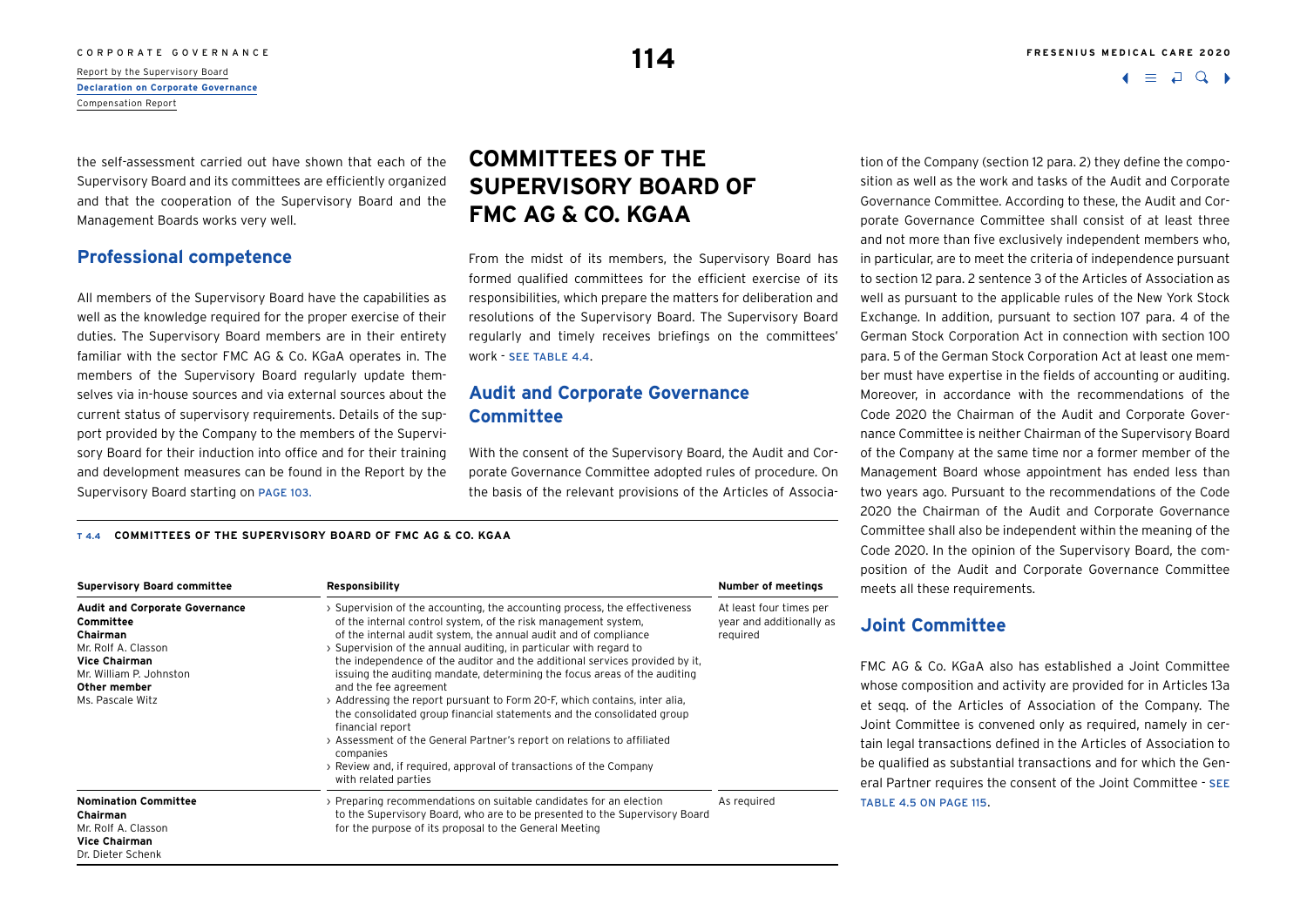#### **T 4.5 JOINT COMMITTEE**

| Joint Committee                                                                                                                                                                                                                                                             | Responsibility                                                                                                                    | Number of meetings |
|-----------------------------------------------------------------------------------------------------------------------------------------------------------------------------------------------------------------------------------------------------------------------------|-----------------------------------------------------------------------------------------------------------------------------------|--------------------|
| Members from the Supervisory Board of<br><b>Fresenius Medical Care Management AG</b><br>Mr. Stephan Sturm,<br>Dr. Gerd Krick<br>Members from the Supervisory Board of<br><b>Fresenius Medical Care AG &amp; Co. KGaA</b><br>Mr. Rolf A. Classon.<br>Mr. William P. Johnston | Approval of certain legal transactions as defined in the Articles of<br>Association, such as material acquisitions or divestments | As required        |

#### **T 4.6 SPECIAL JOINT COMMITTEE (UNTIL NOVEMBER 30, 2020)**

| <b>Special Joint Committee</b>                                                                                                                                                                                                                                                                        | Responsibility                                                                                                                                    | <b>Number of meetings</b> |  |
|-------------------------------------------------------------------------------------------------------------------------------------------------------------------------------------------------------------------------------------------------------------------------------------------------------|---------------------------------------------------------------------------------------------------------------------------------------------------|---------------------------|--|
| <b>Member from both Supervisory Boards</b><br>Dr. Dieter Schenk (Chairman)<br>Member from the Supervisory Board of<br><b>Fresenius Medical Care Management AG</b><br>Mr. Stephan Sturm<br>Member from the Supervisory Board of<br><b>Fresenius Medical Care AG &amp; Co. KGaA</b><br>Ms. Pascale Witz | Recommendations on possible consequences in the context<br>of the Company's agreements with the DoJ and SEC concluded<br>in the year under review | As required               |  |

### **Special Joint Committee**

Further there was a special joint committee (Special Joint Committee) until November 30, 2020. Said committee was formed from of one member of the Supervisory Board of the Company, one member of the Supervisory Board of the General Partner, and one member of both afore-mentioned Supervisory Boards.

The Special Joint Committee was, within the scope of the responsibilities of the Supervisory Board, to review any consequences of the findings of the agreements concluded by the Company with the U.S. Department of Justice (DoJ) and the U.S. Securities and Exchange Commission (SEC) in 2019 and make recommendations to the Supervisory Board - SEE

table 4.6. Further information to this can be found in the Report of the Supervisory Board starting on page 103.

## **DIVERSITY AND TARGETS**

### **Diversity concept for governance bodies**

Fresenius Medical Care highly values inclusion and diversity both for its governance bodies as well as its overall workforce, and considers this as a strength of the enterprise. A high degree of inclusion and diversity in the composition of the governance bodies and the workforce is one of Fresenius Medical Care's core objectives and is in the interest of the Company because it creates an integrative working environment and lays the foundation for personal and corporate success. Diversity at Fresenius Medical Care is defined in a broad way, including - but not limited to - age, gender, nationality, cultural and ethnical origin, sexual orientation, disability, educational background, and work experience. The goal of inclusion and diversity are the integration of differing perspectives and various aspects in the cooperation and decision-making in order to increase the understanding for the manifold requirements on a globally active company with heterogeneous groups of customers. Inclusion and diversity are an integral part of the Code of Conduct at Fresenius Medical Care.

Based on this, a diversity concept for the composition of the Management Board of the General Partner and the Supervisory Board of the Company exists that reflects this understanding and is part of the staffing processes. The individual qualification, e.g. expertise as well as skills and experience, continues to be the core selection criterion for the proposals to the General Meeting for the election of new members to the Supervisory Board; diversity aspects are considered to ensure a comprehensive and balanced decision process. For preparation of any nomination proposal, the respective competent governance body or the competent committee, as the case may be, thoroughly evaluates the current composition of the governance body to be filled and carefully analyzes each potential candidate's profile with regard to the diversity criteria.

Further diversity is actively managed in senior management levels below the Management Board. To this end, diversity aspects such as gender are particularly taken into account in the evaluation of the "talent pipelines". Additional reports, for example on the number and share of female junior talents in talent evaluation and the succession planning process, support the focus on diversity in development planning and the preparation for filling vacancies. This serves to strengthen the pur-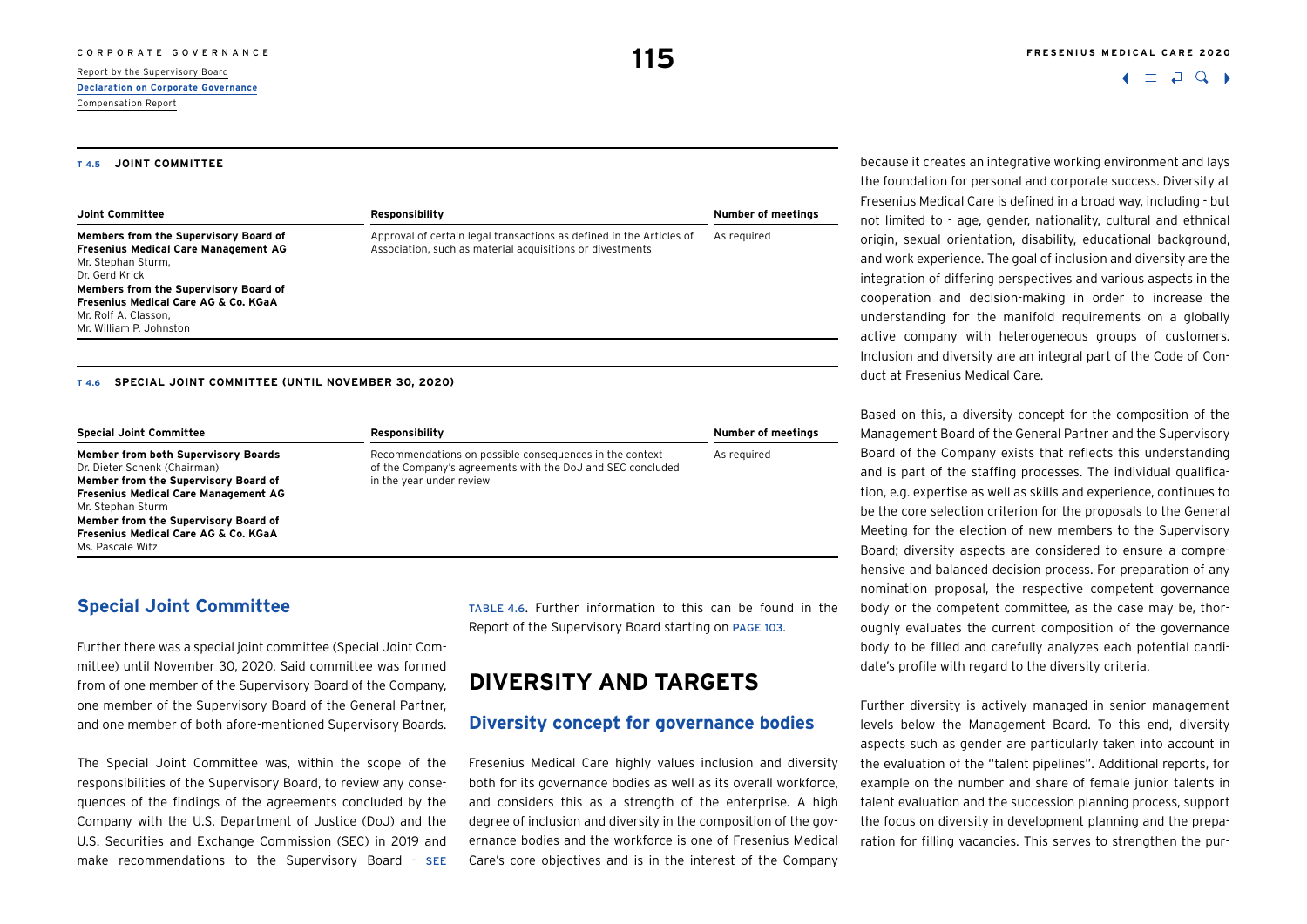# C O R P O R A T E G O V E R N A N C E **116**<br>Report by the Supervisory Board **116**

**[Declaration on Corporate Governance](#page-1-0)** Compensation Report

early stage.

The current diversity level of the Management Board of the General Partner and Supervisory Board of the Company across selected aspects is displayed in the TABLES 4.7 AND 4.8.

### **Gender diversity and targets**

The Supervisory Board of FMC AG & Co. KGaA is obliged to define targets for the representation of female members in the Supervisory Board as well as an implementation period and to report on the defined targets and their achievement during the relevant reference period or in the event of a failure to meet these targets, on the reasons for this, as part of the declaration on corporate governance. The definition of targets for the composition of the Management Board is for companies which, like Fresenius Medical Care, are organized in the legal form of a partnership limited by shares, is by contrast expressly not required. Likewise, also the Supervisory Board of Fresenius Medical Care Management AG is not required to define targets for the Management Board, because Fresenius Medical Care Management AG is not in the scope of the relevant legal provisions. With two of in total eight members of the Management Board in the year under review being female, the share of women in the Management Board of Fresenius Management AG amounted to 25 % in the year under review.

The Supervisory Board of FMC AG & Co. KGaA has resolved on May 10, 2017 to set the target for the representation of female Supervisory Board members at 30 % and has set an implementation period ending on May 9, 2022. With two female members (33 %), the composition of the Supervisory Board in the year under review was in line with this target.

Pursuant to the Act on Equal Participation of Women and Men in Leadership Positions, the Management Board is obliged to

sued diversity concept and to identify suitable talents at an **T 4.7 DIVERSITY LEVEL OF THE MANAGEMENT BOARD OF THE GENERAL PARTNER**

| <b>Management Board</b>    | Gender | Nationality             | <b>Education</b>           | Age |
|----------------------------|--------|-------------------------|----------------------------|-----|
| <b>Rice Powell</b>         | Male   | U.S.-American           | Biology                    | 65  |
| Helen Giza                 | Female | British / U.S.-American | <b>Business</b>            | 52  |
| Franklin W. Maddux, MD     | Male   | U.S.-American           | Medicine and Mathematics   | 63  |
| Dr. Katarzyna Mazur-Hofsäß | Female | Polish / German         | Medicine                   | 57  |
| Dr. Olaf Schermeier        | Male   | German                  | Engineering                | 48  |
| William Valle              | Male   | U.S.-American           | <b>Business</b>            | 60  |
| Kent Wanzek                | Male   | U.S.-American           | <b>Business</b>            | 61  |
| Harry de Wit               | Male   | Dutch                   | Medicine and Physiotherapy | 58  |

#### **T 4.8 DIVERSITY LEVEL OF THE SUPERVISORY BOARD**

| <b>Supervisory Board of the Company</b> | Gender | Nationality             | <b>Education</b>                            | Age |
|-----------------------------------------|--------|-------------------------|---------------------------------------------|-----|
| Dr. Dieter Schenk                       | Male   | German                  | Law                                         | 68  |
| Rolf A. Classon                         | Male   | U.S.-American / Swedish | <b>Political Science</b>                    | 75  |
| William P. Johnston                     | Male   | U.S.-American           | Law                                         | 76  |
| Dr. Dorothea Wenzel                     | Female | German                  | Business and<br><b>Business Informatics</b> | 51  |
| Pascale Witz                            | Female | French                  | Biochemistry                                | 54  |
| Prof. Dr. Gregor Zünd                   | Male   | Swiss                   | Medicine                                    | -61 |

determine targets for female representation in the two top management levels below the Management Board as well as an appropriate implementation period. In a first step, the Management Board on September 28, 2015, had resolved to define the two top management levels below the Management Board in relation to the participation of executives in the group-wide Long-Term Incentive Program (LTIP). In a second step, the Management Board resolved on January 13, 2016 upon targets for female representation for the two top management levels below the Management Board and upon the implementation period to end on December 31, 2020. Notwithstanding the determination of these two management levels, the best indicator for Fresenius Medical Care for women holding management positions worldwide is the total number of participants in the group-wide LTIP. Compared with 2018, the share of women in these management positions slightly increased and amounted to around 34.3 % at the end of the year under review (2019: 34 %).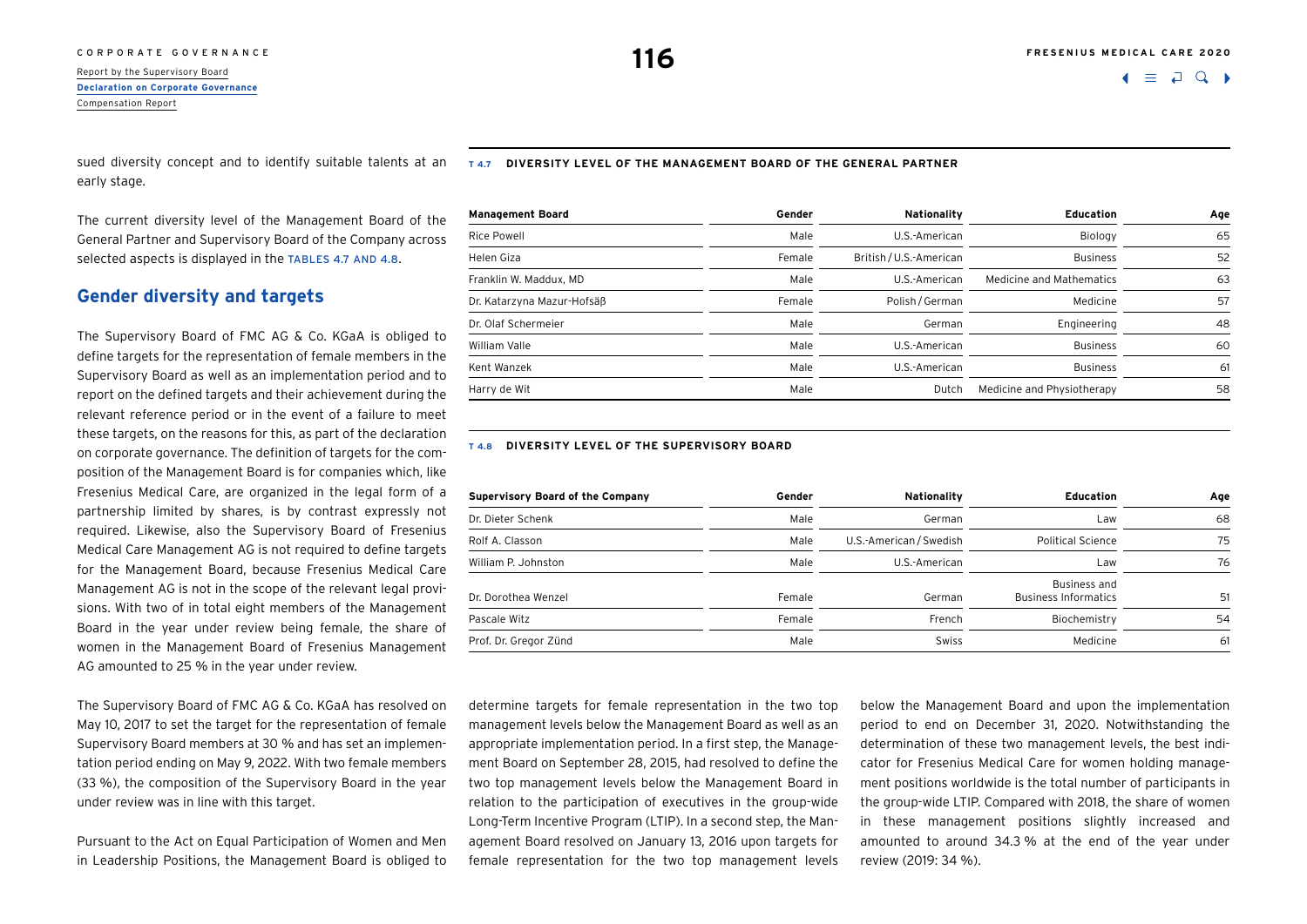**117**

 $\Box$ 

The first management level included all managers worldwide who directly report to a member of the Management Board and participate in the LTIP. The respective target that was to be achieved by end of the implementation period on December 31, 2020 is 18.8 %. The share of female executives as of December 31, 2020 was 21.5 % (2019: 23.0 %). Hence, the target has been surpassed by the Company.

The second management level included all managers worldwide who directly report to a management executive of the first management level and participate in the LTIP. The respective target that was to be achieved by end of the implementation period on December 31, 2020 is 28.2 %. The share of female managers as of December 31, 2020 was 31 % (2019: 29.7 %). The defined target, thus, has also been surpassed for this management level.

In the year under review, the Management Board has determined new targets for female representation in the two top management levels below the Management Board and the respective new implementation periods. In this context, the definition of the two management levels below the Board of Management for which targets are to be set has also been adjusted. The positions of the first and second management levels are now determined on the basis of a global job evaluation system considering criteria such as impact and contribution of the position as well as required skills relating to communication, innovation and knowledge. The target figure for the first management level to be achieved by the end of the implementation period on December 31, 2025 has been increased compared with the previous target figure and is now 22 %. At the end of the year under review, 18.3 % of managers in this first management level were female. The target figure for the second management level to be achieved by the end of the implementation period on December 31, 2025 has also been increased compared with the previous target figure and is now

32 %. At the end of the year under review, 28.3 % of managers in this second management level were female.

Overall, the recruiting and staffing practice of Fresenius Medical Care as well as the selection decisions regarding the hiring and promotion to top management levels will also in the future be taken with a focus on the specific qualifications of the individual. For this reason, the Management Board will select candidates for the top management of Fresenius Medical Care according to the candidate's excellence and suitability for the specific role and function in such management positions, regardless of their race, gender or other non-performance related attributes. However, the number and proportion of female Supervisory Board members and Management Board members, the continuous achievement and increase of our diversity targets as well as the programmatic support within the sustainability efforts demonstrate the priority of diversity for Fresenius Medical Care.

## **LONG-TERM SUCCESSION PLANNING**

Together with the Management Board of the General Partner, the Supervisory Board of the General Partner takes care for the long-term succession planning. For this purpose, the Chairman of the Supervisory Board of the General Partner liaises with the respective members of the Management Board sufficiently in advance and, as a rule, not later than one year before the end of the respective term of office about their willingness to continue their respective mandate. In addition, the Supervisory Board of the General Partner continuously reviews whether the Management Board of the General Partner continues to be composed in the best possible way. To this end, the Chairman of the Supervisory Board of the General Partner discusses with the Chairman of the Management Board, in particular, what knowledge, experience and professional as well as personal competencies in the Management Board of the General Partner should be represented also with regard to the strategic development of the Company and a possible changing regulatory environment and to what extent the Management Board of the General Partner is already staffed in accordance with these requirements.

If there is need for action with regard to the composition of the Management Board, potential internal or external candidates for the corresponding addition to the Management Board are identified. For the identification of suitable external candidates, the Supervisory Board of the General Partner also obtains the support of external consultants, where necessary. When evaluating suitable candidates, not only their individual knowledge and experience, but also their personality and its added value to the Management Board is taken into account. With the composition of the Management Board, a cooperative working environment across all departments and in the interest of the entire Company shall be created that not only allows but rather also promotes constructive criticism. The Chairman of the Management Board of the General Partner is closely involved in the entire selection process.

The Supervisory Board of the General Partner pays attention to diversity in the composition of the Management Board.

## **COMPLIANCE**

Global business activities mean having global responsibility. As the global market leader in providing dialysis services and products, Fresenius Medical Care is aware of its responsibility. Every day, Fresenius Medical Care strives to improve the lives of its patients worldwide with high-quality products and services.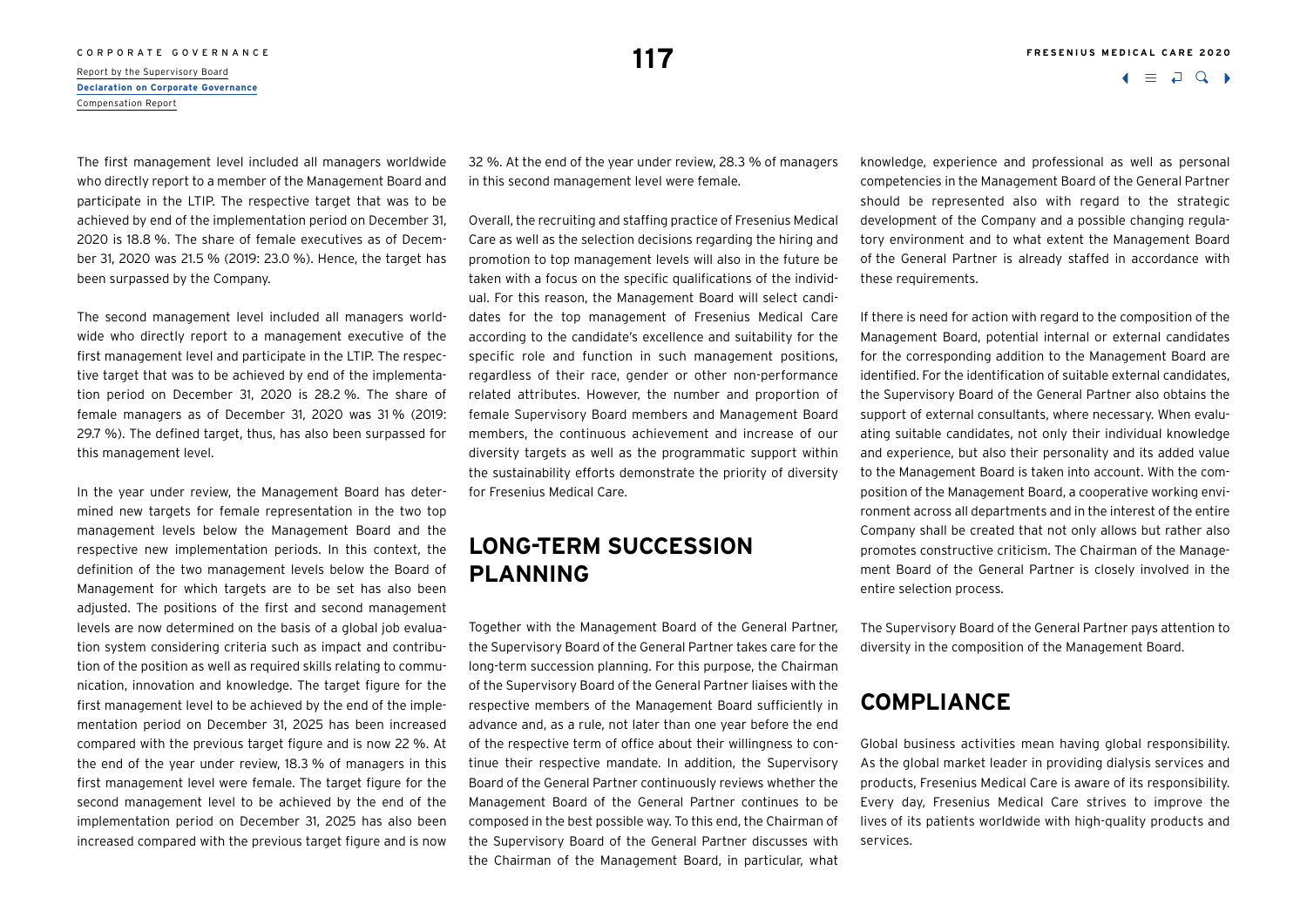# C O R P O R A T E G O V E R N A N C E **12 Report by the Supervisory Board 118**<br>Report by the Supervisory Board **118**

**[Declaration on Corporate Governance](#page-1-0)** Compensation Report

Fresenius Medical Care takes the highest medical standards as benchmark for quality. Fresenius Medical Care is committed to conducting its business activities in compliance with all relevant legal standards as well as internal and external provisions and requirements. The patients, customers, payors, investors and regulators of Fresenius Medical Care as well as all other stakeholders expect Fresenius Medical Care's business to be

## conducted based on responsible management, taking into account integrity, sound corporate governance and adherence to compliance principles.

## **Fresenius Medical Care's Code of Ethics and Business Conduct**

Fresenius Medical Care's Code of Ethics and Business Conduct is the basis for everything Fresenius Medical Care and its employees do, whether in their dealings with patients, colleagues and suppliers or with a view to communities in general. The Code of Ethics and Business Conduct defines corporate governance practices beyond the legal requirements. It covers Fresenius Medical Care's material non-financial topics such as patient care, quality and innovation, anti-corruption, worker protection, environment, health and safety, as well as non-discrimination. The Code of Ethics and Business Conduct together with the underlying corporate core values also includes Fresenius Medical Care's commitment to respecting human rights. It applies to every function and division worldwide, to every employee of Fresenius Medical Care, and to the Company's direct and indirect majority-owned or controlled affiliates anywhere in the world. Employees must adhere to the principles in the Code of Ethics and Business Conduct. The Code of Ethics and Business Conduct is publicly available on the Company's website at [www.freseniusmedicalcare.com](http://www.freseniusmedicalcare.com) in the section "About us" in the sub-section "Compliance".

### **Ensuring compliance**

Compliance with the rules is essential for the long-term success of Fresenius Medical Care as it determines the corporate culture and is an integral part of day-to-day work. Specialized functions at a global, regional and local level have the responsibility to implement and communicate these principles and core values within the organization. Code of Ethics and Business Conduct training programs increase awareness and an understanding of the applicable rules and help employees comply with these rules. These are held regularly and are mandatory for all relevant employees. There are processes in place to enable employees to take part in the courses.

Fresenius Medical Care fosters an open working atmosphere and therefore encourages its employees to question everything that does not comply with the rules and to report any indications of possible violations to their superiors or the Compliance, Legal or Human Resources departments. In addition, both Fresenius Medical Care employees and external parties can anonymously (to the extent permitted by law) report suspected unethical or inappropriate business practices of employees via a hotline - the Compliance Action Line - and via appropriate e-mail addresses. In accordance with Fresenius Medical Care's policy, there must be no negative consequences for whistleblowers if they have made the report in good faith.

The Company has made and continues to make further significant investments in its compliance and financial controls and in its compliance, legal and financial organizations. The Company is fully committed to compliance with applicable anti-bribery laws. Further information regarding the investigations in connection with the U.S. Foreign Corrupt Practices Act (FCPA) and regarding the settlements reached with the U.S. Securities and Exchange Commission (SEC) and the U.S. Department of Justice (DoJ) in 2019 can be found on page 70.

 $\Box$ 

## **RISK AND OPPORTUNITY MANAGEMENT**

At Fresenius Medical Care, an integrated management system is in place to ensure that risks and opportunities are already identified at an early stage, optimizing the risk profile and minimizing the costs potentially related to the occurrence of risks through timely intervention. Fresenius Medical Care's risk management is therefore an important component of the corporate management of Fresenius Medical Care. The adequateness and effectiveness of the internal control systems of Fresenius Medical Care for the financial reporting are reviewed on a regular basis by the Management Board and by Fresenius Medical Care's auditor.

Further information about the risk and opportunity management system can be found in the "Risks and opportunities report" starting on page 62.

## **GERMAN CORPORATE GOVERNANCE CODE AND DECLARATION OF COMPLIANCE**

The objective of the German Corporate Governance Code is to make the dual German corporate governance system transparent and understandable. The Code includes principles, recommendations and suggestions governing the management and monitoring of German listed companies that are accepted nationally and internationally as standards of good and responsible governance. It aims to promote confidence in the management and supervision of German listed companies by investors, customers, employees and the general public.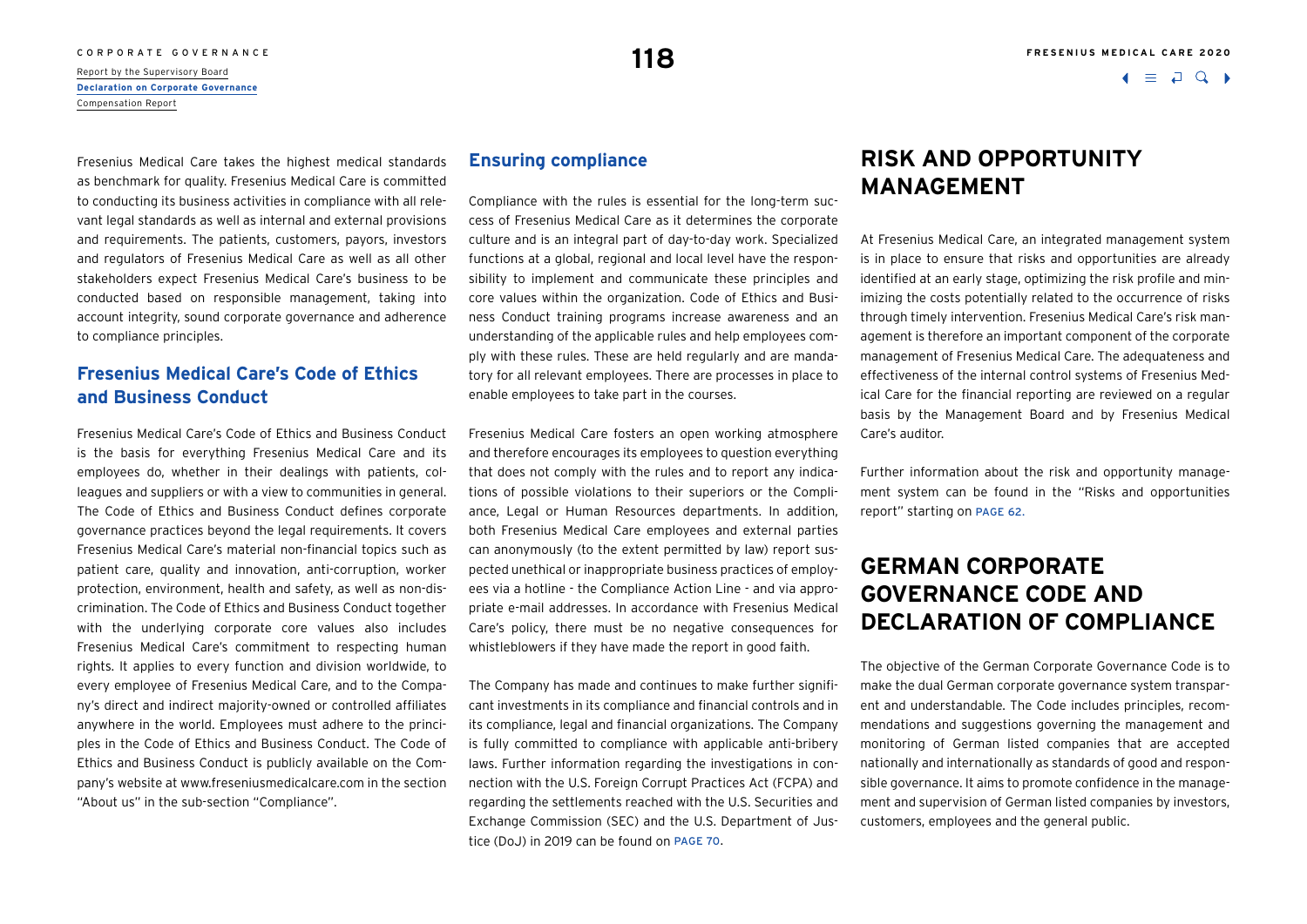### CORPORATE GOVERNANCE **FRESENIUS MEDICAL CARE 2020**

C O R P O R A T E G O V E R N A N C E **1199**<br>Report by the Supervisory Board **119** 

**[Declaration on Corporate Governance](#page-1-0)** Compensation Report

The Management Board of Fresenius Medical Care Management AG and the Supervisory Board of FMC AG & Co. KGaA endorse the standards set forth in the German Corporate Governance Code. The vast majority of the recommendations and suggestions in the Code have been an integral and active part of Fresenius Medical Care's day-to-day operations since the founding of the Company.

The current annually required Declaration of Compliance according to section 161 of the German Stock Corporation Act issued by the Management Board of Fresenius Medical Care Management AG and the Supervisory Board of FMC AG & Co. KGaA as of December 2020 as well as the update to this Declaration of Compliance resolved by the Management Board and the Supervisory Board in February 2021 are reported hereinafter. They and previous Declarations of Compliance and other extensive information on corporate governance are permanently made publicly available on the Company's website at [www.freseniusmedicalcare.com](http://www.freseniusmedicalcare.com) in the "Investors" section.

**Declaration by the Management Board of the general partner of Fresenius Medical Care AG & Co. KGaA, Fresenius Medical Care Management AG, and by the Supervisory Board of Fresenius Medical Care AG & Co. KGaA on the German Corporate Governance Code pursuant to Section 161 German Stock Corporation Act (Aktiengesetz)**

The Management Board of Fresenius Medical Care Management AG (hereafter: the Management Board), as the general partner of Fresenius Medical Care AG & Co. KGaA, and the Supervisory Board of Fresenius Medical Care AG & Co. KGaA declare that since issuance of the previous declaration of compliance in December 2019 the recommendations of the "German Corporate Governance Code Government Commission" published by the Federal Ministry of Justice and Consumer Protection in the official section of the Federal Gazette (hereafter: the Code) in the version of February 7, 2017 were met and in the version of December 16, 2019 will be met in the future. Only the following recommendations of the Code in its version of February 7, 2017 and in its version of December 16, 2019 have not been met or will not be met to the extent described below:

A. Code in the version of February 7, 2017

### **Code number 4.2.3 paragraph 2 sentence 6: Caps regarding specific compensation amounts**

Pursuant to Code number 4.2.3 paragraph 2 sentence 6, the amount of compensation for Management Board members shall be capped, both overall and for variable compensation components.

This recommendation was not met. The service agreements with members of the Management Board did not provide for caps regarding specific amounts for all compensation components and accordingly not for caps regarding specific amounts for the overall compensation. The performance-oriented shortterm compensation (the variable bonus) was already capped. As regards stock options, phantom stock and performance shares as compensation components with long-term incentives, the service agreements with members of the Management Board did provide for a possibility of limitation but not for caps regarding specific amounts. Introducing caps regarding specific amounts in relation to such stock-based compensation components would have contradicted the basic idea pursued at that time of the members of the Management Board participating in the economic risks and opportunities of the company without such a restriction.

With the entry into force of the compensation system for the members of the Management Board of the general partner, which was approved by the ordinary General Meeting of the Company on August 27, 2020 (the "Compensation System 2020+") and implemented in the service agreements with the Management Board members, caps were also introduced for the stock-based compensation components with long-term incentives as well as a maximum compensation with specific amounts, each effective January 1, 2020.

### **Code number 4.2.3 paragraph 4: Severance payment cap**

Pursuant to Code number 4.2.3 paragraph 4, in concluding Management Board contracts, care shall be taken to ensure that payments made to a Management Board member on premature termination of his /her contract, including fringe benefits, do not exceed the value of two years' compensation (severance payment cap) and compensate no more than the remaining term of the service agreements. The severance payment cap shall be calculated on the basis of the total compensation for the past full financial year and if appropriate also the expected total compensation for the current financial year.

These recommendations were not met for the time until December 31, 2019 insofar as the service agreements of the members of the Management Board did partially not contain severance payment arrangements for each case of premature termination of the contract and consequentially did not contain a limitation of any severance payment amount insofar, because this would not in every case have done justice to the assessment of each individual case considered preferable at the time.

The Management Board contracts affected by this deviation were adjusted with effect from January 1, 2020. The recommendation has since been complied with.

 $\Box$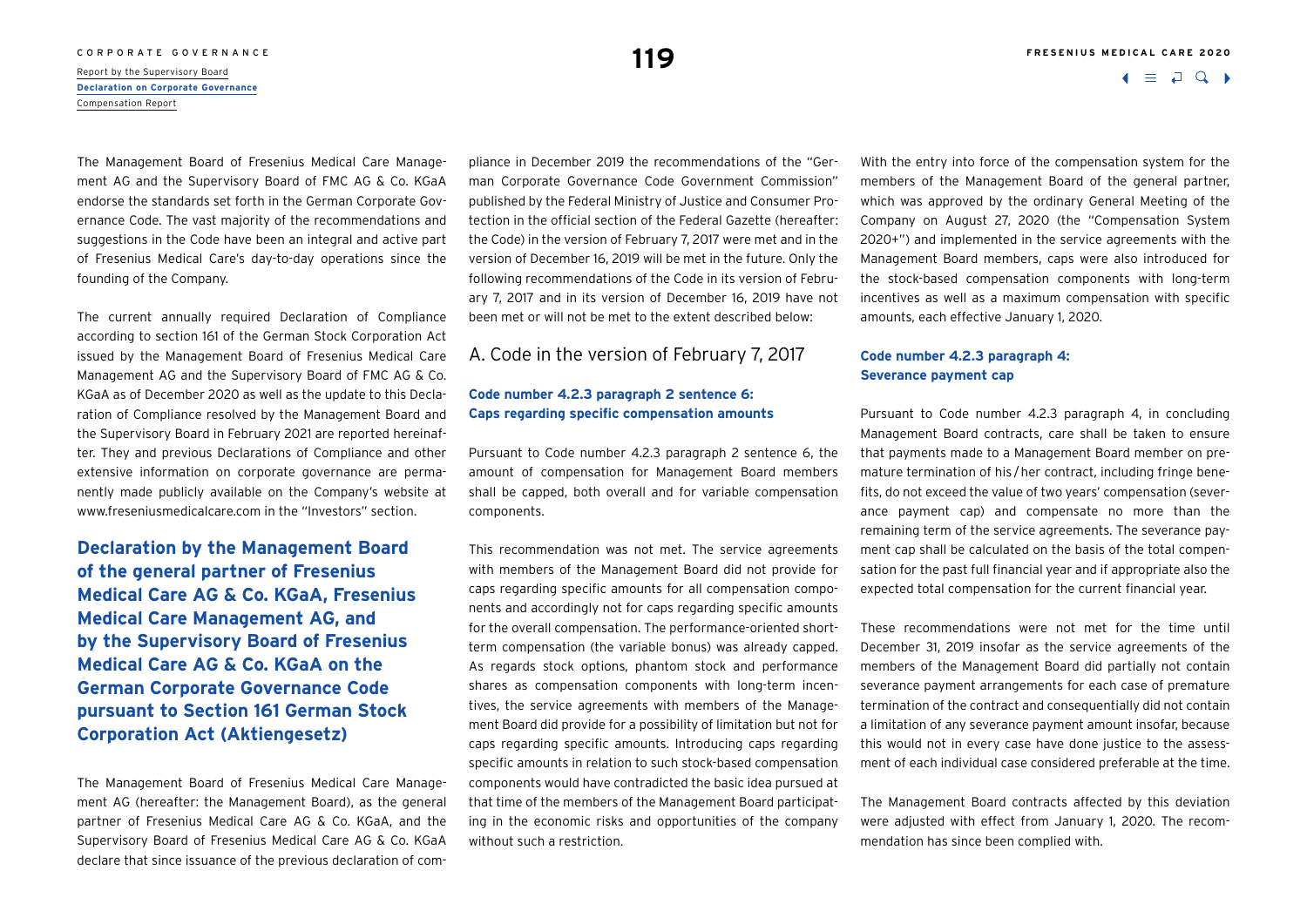# C O R P O R A T E G O V E R N A N C E **120 °C P O REPORT OF A SUPERVISOR OF A REPORT OF A SUPERVISOR OF A REPORT**<br>Report by the Supervisory Board

**[Declaration on Corporate Governance](#page-1-0)** Compensation Report

### **Code number 4.2.5 paragraph 3: Presentation in the compensation report**

Pursuant to Code number 4.2.5 paragraph 3, the presentation of the compensation for each individual member of the Management Board in the compensation report shall inter alia present the maximum and minimum achievable compensation for variable compensation components by using corresponding model tables.

Fresenius Medical Care, in deviation from Code number 4.2.3 paragraph 2 sentence 6, did not provide for caps regarding specific amounts for all variable compensation components and, therefore, did not provide for caps regarding specific amounts for the overall compensation. In this respect, the compensation report for the fiscal year 2019 could not fully meet the requirements of the Code.

#### **Code number 5.1.2 paragraph 2 sentence 3: Age limit for members of the Management Board**

Pursuant to Code number 5.1.2 paragraph 2 sentence 3, an age limit shall be specified for members of the Management Board.

This recommendation was deviated from. Not considering certain persons for the Management Board of the general partner solely on the basis of their age did not appear appropriate according to previous assessment.

In its meeting on November 30, 2020, the competent Supervisory Board of the general partner resolved to specify an age limit for the members of the Management Board of the general partner, which is to be disclosed in the Declaration on Corporate Governance.

**Code number 5.4.1 paragraph 2 and paragraph 4: Specification of concrete objectives regarding the composition of the Supervisory Board and their consideration when making election proposals** 

Pursuant to Code number 5.4.1 paragraph 2 and paragraph 4, the Supervisory Board shall specify concrete objectives regarding its composition and shall prepare a profile of skills and expertise for the entire Supervisory Board. Within the company-specific situation, the composition of the Supervisory Board shall reflect appropriately the international activities of the company, potential conflicts of interest, the number of independent Supervisory Board members within the meaning of Code number 5.4.2, an age limit and a regular limit to Supervisory Board members' term of office, both to be specified, as well as diversity. Proposals by the Supervisory Board to the General Meeting shall take these targets into account, while simultaneously aiming at fulfilling the profile of skills and expertise of the entire Supervisory Board. The status of the implementation shall be published in the Corporate Governance Report.

These recommendations were partly not met. In the company's interest not to limit the selection of qualified candidates in a generalizing way, the Supervisory Board refrained from an age limit and from a duration limit on the term of office.

In its meeting on November 30, 2020, the Supervisory Board resolved to specify an age limit for the members of the Supervisory Board, which is to be disclosed in the Declaration on Corporate Governance.

### B. Code in the version of December 16, 2019

#### **Code recommendation C.10 Independence of the Chairman of the Supervisory Board**

Pursuant to Code recommendation C.10, the Chairman of the Supervisory Board shall be independent of the Company and the Management Board.

As a precautionary measure, a deviation from this recommendation is declared with regard to the term of office of the Chairman of the Supervisory Board, Dr. Dieter Schenk, on the Supervisory Board of the Company. Whether Dr. Schenk in view of his term of office on the Supervisory Board of the Company of more than 12 years is to be regarded as independent of the Company and the Management Board within the meaning of the Code in the version of December 16, 2019 did not need to be considered, because the number of those Supervisory Board members who have been members of the Supervisory Board for no more than 12 years and are otherwise to be qualified as independent already complies with the Code recommendation C.7, pursuant to which more than half of the shareholder representatives shall be independent of the Company and the Management Board.

#### Bad Homburg v.d. Höhe, December 2020

Management Board of the general partner of Fresenius Medical Care AG & Co. KGaA, Fresenius Medical Care Management AG, and Supervisory Board of Fresenius Medical Care AG & Co. KGaA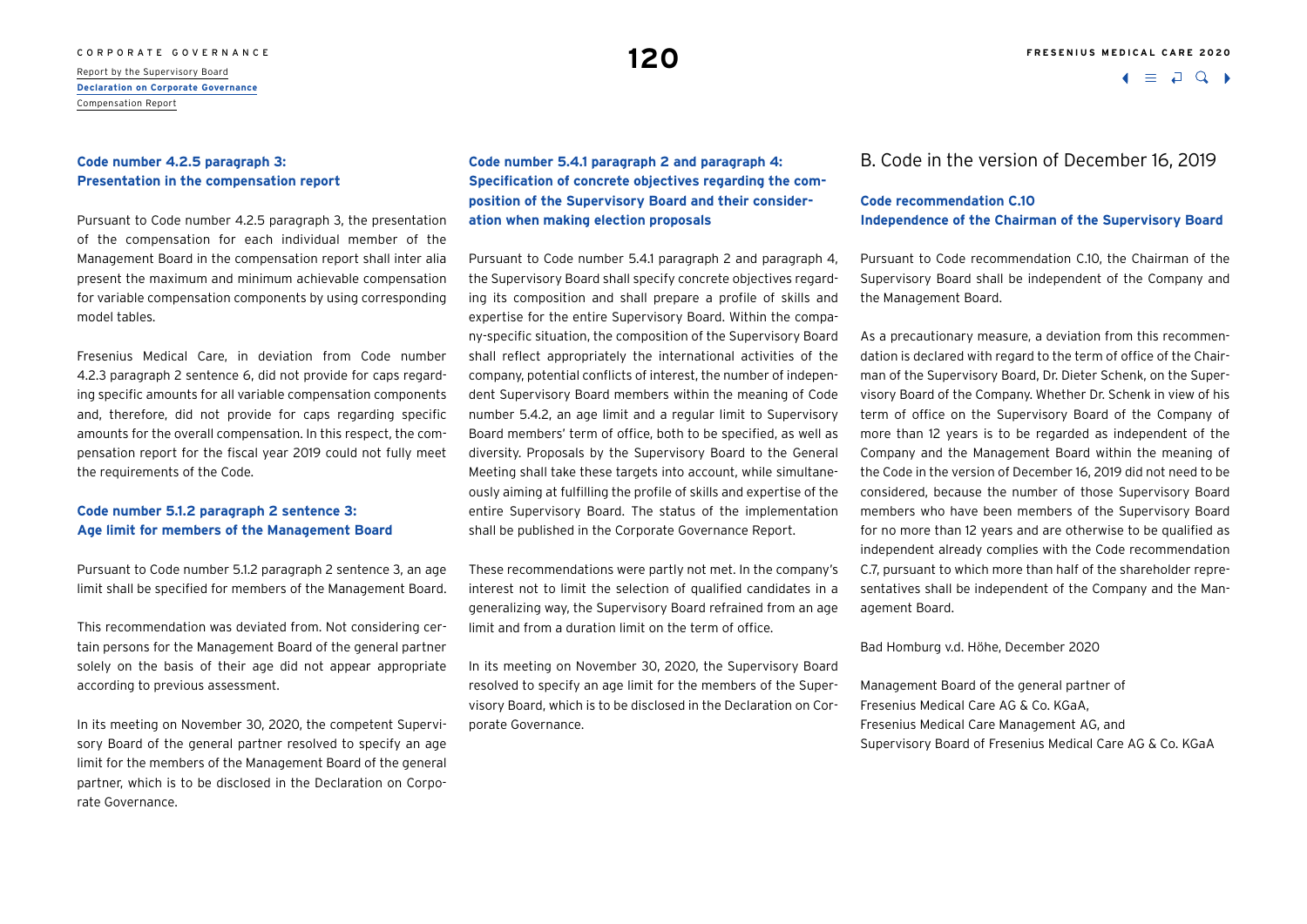## CORPORATE GOVERNANCE **FRESENIUS MEDICAL CARE 2020 121**

Report by the Supervisory Board **[Declaration on Corporate Governance](#page-1-0)** Compensation Report

**Update of the Declaration of Compliance by the Management Board of the general partner of Fresenius Medical Care AG & Co. KGaA, Fresenius Medical Care Management AG, and by the Supervisory Board of Fresenius Medical Care AG & Co. KGaA on the German Corporate Governance Code pursuant to Section 161 German Stock Corporation Act (Aktiengesetz) dated December 2020**

The Management Board of Fresenius Medical Care Management AG (hereafter: the Management Board), as the general partner of Fresenius Medical Care AG & Co. KGaA (hereafter: the Company), and the Supervisory Board of the Company last issued a declaration of compliance on the recommendations of the German Corporate Governance Code (hereafter: the Code) pursuant to Section 161 of the German Stock Corporation Act in December 2020. This declaration is updated as follows:

#### **Code recommendation G.8**

Pursuant to recommendation G.8 of the Code, subsequent changes to the target values or comparison parameters of the variable compensation of the members of the Management Board shall be excluded. For precautionary reasons, a deviation from this recommendation is declared.

For the 2020 fiscal year, an impairment of goodwill and tradenames in the Latin America segment has materialized with an impact of almost EUR 195 million as a consequence of the macro-economic downturn and increasing risk adjustment rates for several countries in Latin America. In particular to ensure the comparability of the underlying financial figures of the performance targets with the Company's operating performance and to adequately recognize the actual performance of the members of the Management Board, the Supervisory Board of the general partner - in accordance with the recommendation G.11 of the Code, pursuant to which the Supervisory Board shall have the possibility to account for extraordinary developments to an appropriate extent - has decided to disregard the Latin American impairment in question, which solely relates to the carrying amounts, when determining the relevant target achievement.

In all other respects, the declaration of compliance of December 2020 remains unaffected.

Bad Homburg v.d. Höhe, February 2021

Management Board of the general partner of Fresenius Medical Care AG & Co. KGaA, Fresenius Medical Care Management AG, and Supervisory Board of Fresenius Medical Care AG & Co. KGaA

## **SHAREHOLDERS**

The shareholders of the Company exercise their rights and voting powers in the General Meeting. The share capital of FMC AG & Co. KGaA is divided exclusively into ordinary shares. Each share of FMC AG & Co. KGaA entitles the holder to one vote at the General Meeting. Shares with multiple or preference voting rights do not exist. As a matter of principle, the General Partner (as far as it would be a shareholder in the Company, which was not the case in the year under review) respectively, its sole shareholder, Fresenius SE & Co. KGaA, can exercise at the General Meeting the voting rights connected with the shares they hold in FMC AG & Co. KGaA. However, the General Partner and its sole shareholder are subject to various rules preventing them by law from voting on certain resolutions. These include, among others, the election of the Supervisory Board, formal approval of the actions of the General Partner and the members of the Supervisory Board of FMC AG & Co. KGaA, as well as the election of the auditor of the annual financial statements. This is to guarantee that the other shareholders in the partnership limited by shares (KGaA) can solely decide on these matters, particularly those concerning the control of the management.

## **GENERAL MEETING**

Shareholders can exercise their voting rights at the General Meeting, by proxy via a representative of their choice or by a Company-nominated proxy acting on their instructions. Proxy voting instructions to a Company nominee can be issued before and during the General Meeting until the end of the general debate.

The Annual General Meeting 2020 of FMC AG & Co. KGaA took place at the Company's offices in Bad Homburg v.d. Höhe (Germany) on August 27, 2020 and, against the background of the spread of the coronavirus SARS-CoV-2, was held as a virtual General Meeting without the physical presence of shareholders or their proxies. Approximately 79 % of the share capital was represented at the Annual General Meeting. At the Annual General Meeting, resolutions were passed on the following topics:

- $\rightarrow$  approval of the annual financial statements for fiscal year 2019,
- › allocation of distributable profit,
- › approval of the actions of the General Partner for fiscal year 2019,
- › approval of the actions of the Supervisory Board for fiscal year 2019,
- $\rightarrow$  election of the auditor and consolidated group auditor for fiscal year 2020 as well as the auditor for the potential review of interim financial information,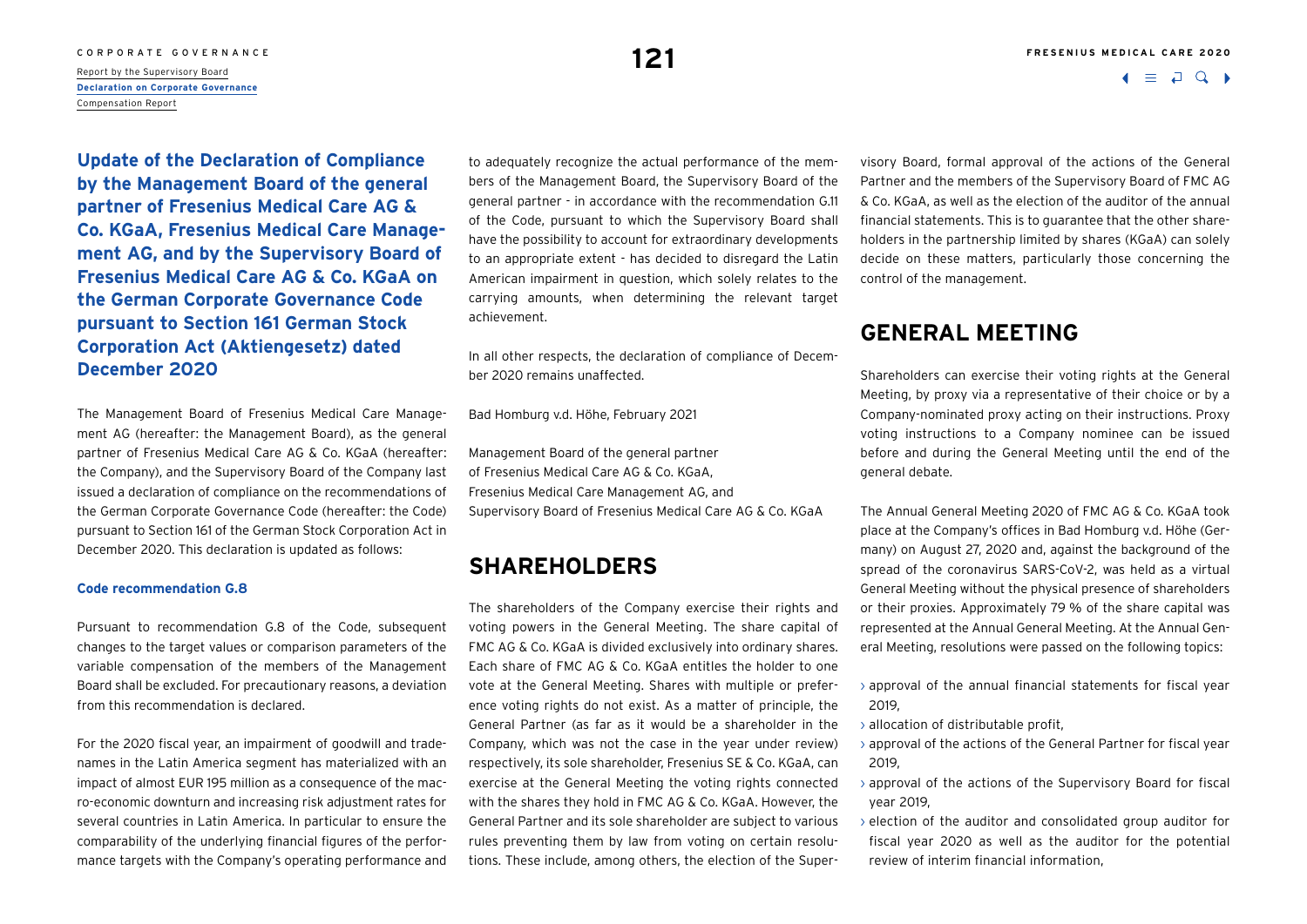$\Box$ 

- $\rightarrow$  resolution on the approval of the compensation system for the members of the Management Board of the General Partner,
- $\rightarrow$  resolution on the remuneration of the members of the Supervisory Board and on the amendment of Article 13 and Article 13e (3) of the Articles of Association,
- $\rightarrow$  resolution on the cancellation of the existing authorized capitals, on the creation of new authorized capitals including the possibility of the exclusion of subscription rights as well as on corresponding amendments to Article 4 (3) and (4) of the Articles of Association of the Company,
- › resolution on the amendment of Article 15 (1) sentence 2 of the Company's Articles of Association (Alignment with the German Stock Corporation Act as amended by the ARUG II).

All documents and information on the Annual General Meeting are available on the Company's website at [www.freseniusmedi](http://www.freseniusmedicalcare.com)[calcare.com](http://www.freseniusmedicalcare.com) in the "Investors" section.

## **LEGAL RELATIONSHIPS WITH MEMBERS OF THE COMPANY'S CORPORATE BODIES**

When making decisions and in connection with the tasks and activities performed by them, the members of the Management Board of the General Partner and of the Supervisory Board of FMC AG & Co. KGaA, as well as the Supervisory Board of Fresenius Medical Care Management AG, do not pursue personal interests or give unjustified advantages to other people. Any business dealings with the Company by members of the corporate bodies are to be disclosed to the Supervisory Board of FMC AG & Co. KGaA immediately and are subject to its approval, if necessary. The Supervisory Board reports to the General Meeting on possible conflicts of interests of its members and on the treatment of such conflicts. In the year

under review, there were no conflicts of interest of board members that would have been required to be disclosed to the Supervisory Board and of which the Supervisory Board would inform the General Meeting.

Mr. Rice Powell as the Chairman of Fresenius Medical Care Management AG's Management Board is, with the approval of Fresenius Medical Care Management AG's Supervisory Board, at the same time a member of the Management Board of Fresenius Management SE.

The member of the Supervisory Board of FMC AG & Co. KGaA Dr. Dieter Schenk (Chairman) is also member and Vice Chairman of the Supervisory Board of Fresenius Medical Care Management AG and of the Supervisory Board of Fresenius Management SE, the general partner of Fresenius SE & Co. KGaA.

Dr. Dieter Schenk continues to be Chairman of the foundation board of the Else Kröner-Fresenius-Stiftung, which is the sole shareholder of Fresenius Management SE as well as a limited shareholder of Fresenius SE & Co. KGaA, and, in addition, member and chairman of the foundation board's steering committee, which tasks include the administration of the Else Kröner-Fresenius-Stiftung's participation in Fresenius SE & Co. KGaA and the exercise of the voting rights attached thereto.

The members of the Supervisory Board of FMC AG & Co. KGaA Mr. William P. Johnston and Mr. Rolf A. Classon are also members of the Supervisory Board of Fresenius Medical Care Management AG.

During the year under review, consulting or other service relationships between members of the Supervisory Board and the Company did not exist.

## **MANAGERS' TRANSACTIONS**

According to Article 19 of the Regulation (EU) No 596/2014 (Market Abuse Regulation), the members of the Management Board and the Supervisory Board as well as other persons discharging managerial responsibilities and all persons who are closely associated with the aforementioned persons shall notify the issuer of any subsequent transaction with shares in Fresenius Medical Care and additional related financial instruments conducted on their own account once a total amount of EUR 20,000 has been reached within a calendar year. The issuer is required to publish the respective information.

The managers' transactions undertaken in the year under review are, inter alia, published on the Company's website at [www.freseniusmedicalcare.com](http://www.freseniusmedicalcare.com) in the "Investors" section.

## **TRANSPARENCY OF REPORTING**

Fresenius Medical Care meets all applicable transparency and external reporting requirements imposed by chapter F of the Code 2020. Fresenius Medical Care attaches special importance to informing its shareholders simultaneously and uniformly about the Company in its regular financial reporting events. Ad hoc releases and the website of Fresenius Medical Care play an essential role in these efforts. They provide investors and other interested persons equally with direct and timely access to the information Fresenius Medical Care releases.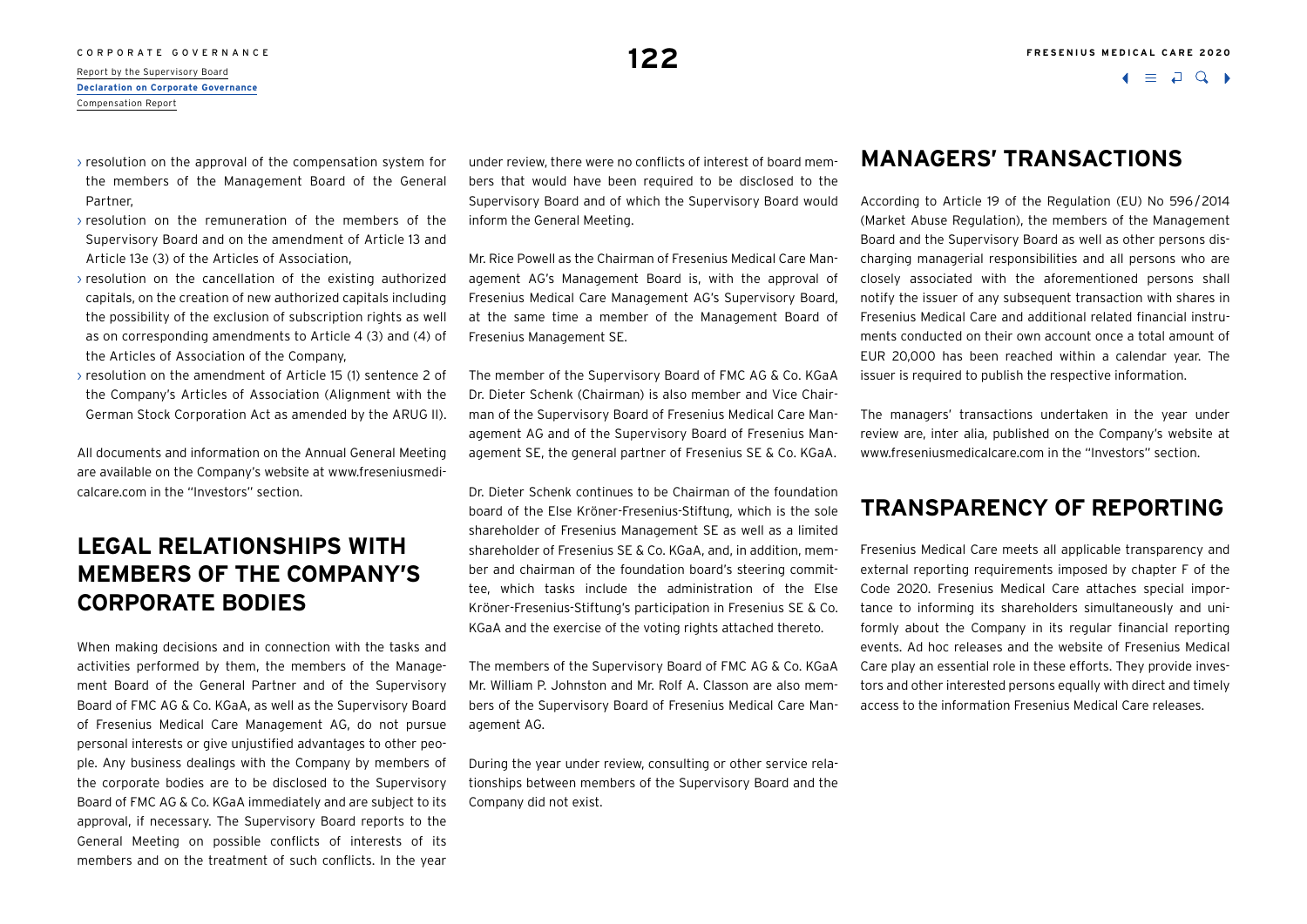### CORPORATE GOVERNANCE **FRESENIUS MEDICAL CARE 2020**

 $\Box$ 

**[Declaration on Corporate Governance](#page-1-0)** Compensation Report

## **FINANCIAL ACCOUNTING AND AUDIT, STOCK EXCHANGE LISTING**

Fresenius Medical Care prepares consolidated financial statements and a group management report as well as interim consolidated quarterly reports in accordance with the "International Financial Reporting Standards" (IFRS) as adopted by the EU as well as in accordance with the provisions of the German Commercial Code (Handelsgesetzbuch, HGB). The financial reporting is based on these statements. The consolidated financial statements are published within the first 90 days of the end of each fiscal year, and the consolidated quarterly reports within the first 45 days of the end of each quarter.

The annual financial statements and the management report of FMC AG & Co. KGaA are prepared in accordance with the legal requirements of the German Commercial Code. The annual financial statements are decisive for the distribution of the annual profit.

Moreover, an Annual Report of Fresenius Medical Care, which includes the consolidated financial statements and the group management report in accordance with IFRS and the German Commercial Code, is published each year.

Fresenius Medical Care's shares are listed on the stock exchange in the U.S. (as so-called American Depositary Receipts) and in Germany. Fresenius Medical Care is therefore subject to a number of regulations and recommendations regarding the management, administration and monitoring of the Company. On the one hand, in addition to mandatory requirements under stock corporation and commercial law, Fresenius Medical Care complies with the regulations of Deutsche Börse and adhere to most of the recommendations of the German Corporate Governance Code. On the other hand, being a non-U.S. company (a so-called

"foreign private issuer") Fresenius Medical Care is subject to the regulations connected to Fresenius Medical Care's listing in the U.S. Observance of the Sarbanes-Oxley Act (SOX) and portions of the Corporate Governance Rules of the New York Stock Exchange in particular is required. The Sarbanes-Oxley Act includes provisions governing companies and their auditors and is aimed at improving financial reporting, ensuring auditor independence and implementing other matters. The extension of regulations for financial reporting and internal control systems is intended to increase the trust of investors and other parties interested in the Company. Fresenius Medical Care fully complies with the current requirements applicable to the Company.

## **COMPENSATION OF THE MEMBERS OF THE MANAGEMENT BOARD AND SUPERVISORY BOARD**

The Compensation Report for the year under review, the applicable compensation system for the members of the Management Board of the General Partner as approved by the Company's General Meeting as well as the last resolution of the Company's General Meeting on the remuneration of the members of the Supervisory Board of the Company are made publicly available on the following Company's websites:

[www.freseniusmedicalcare.com/en/about-us/management](http://www.freseniusmedicalcare.com/en/about-us/management--board/compensation)[board/compensation](http://www.freseniusmedicalcare.com/en/about-us/management--board/compensation)

[www.freseniusmedicalcare.com/en/about-us/supervisory](http://www.freseniusmedicalcare.com/en/about-us/supervisory--board/remuneration)[board/remuneration](http://www.freseniusmedicalcare.com/en/about-us/supervisory--board/remuneration)

The Compensation Report for the year under review is also reproduced in the following.